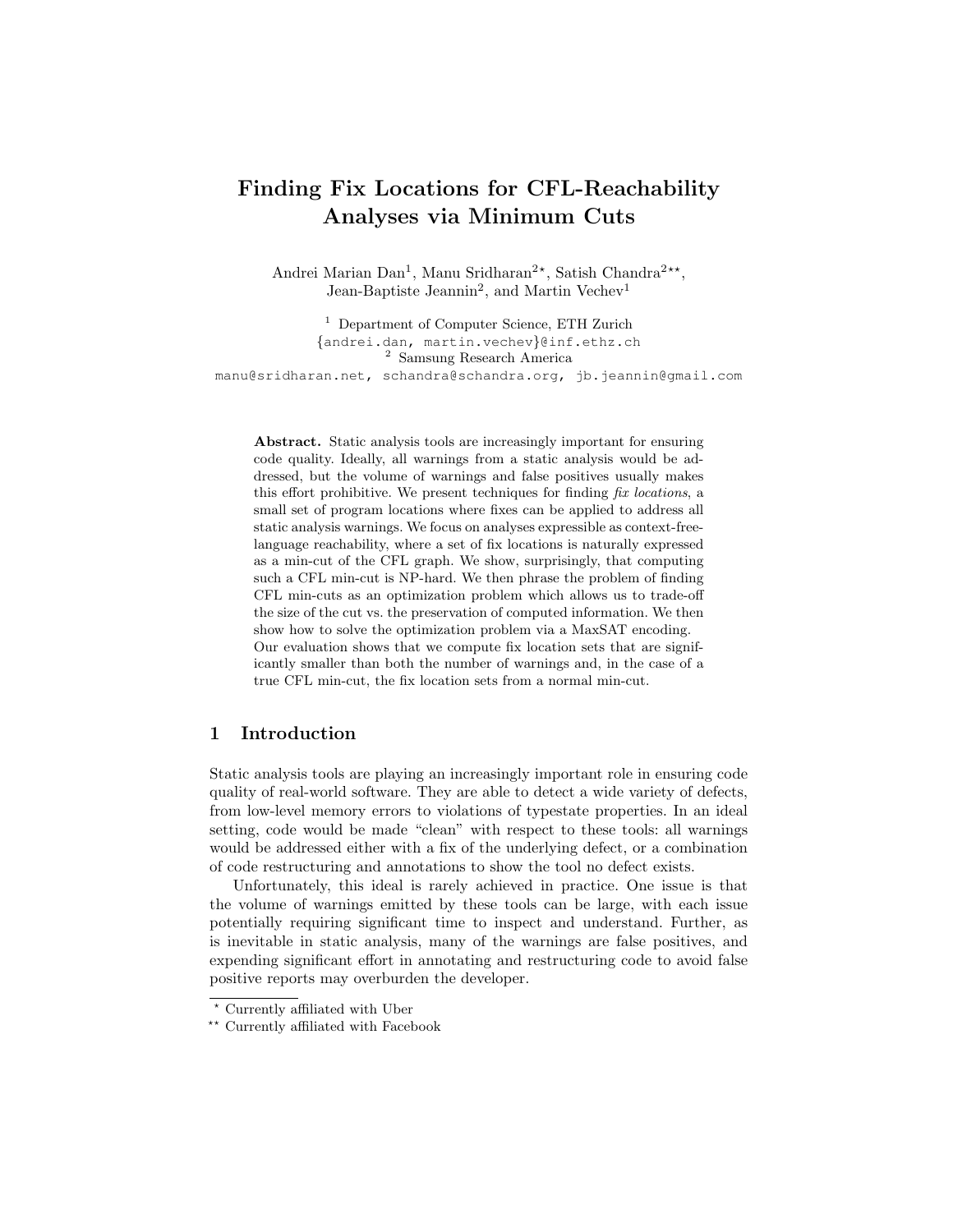This paper presents a technique for computing a small set of fix locations, such that code changes at or near those locations can address all warnings emitted by a static analysis. Previous work (e.g., Fink et al. [\[7\]](#page-19-0)) has observed that many static analysis warnings (particularly false positives) can stem from a small amount of buggy or difficult-to-analyze code that leads to cascading warnings. Producing a small set of fix locations would help pinpoint this crucial code, which could significantly ease the process of addressing a large set of warnings. Similarly, recent work provides succinct explanations for type inference errors [\[14,](#page-20-0) [17,](#page-20-1) [22\]](#page-21-0).

A trend in large companies is to only allow committing code that is warning free. It is deemed acceptable that false positives may need a small refactoring, or an annotation to silence the analyzer. Addressing all warnings results in a program that is error free with respect to the analyser that is used. Note that the user can potentially insert an assumption, instead of modifying the fix location code. This way, the analyzer gains precision and eliminates false positives.

express a wide variety of program analyin a graph representing the program and CFL-reachability-based analysis, an ercomputing fix locations maps naturally We focus on analyses expressible as context-free-language reachability (CFL-reachability) problems [\[18\]](#page-20-2). The CFL-reachability framework can ses, including points-to analysis and interprocedural dataflow analysis [\[18\]](#page-20-2). In a ror report typically corresponds to the existence of corresponding (CFL) paths analysis problem. Hence, the problem of to the problem of computing a cut of the graph that removes the paths corresponding to the errors. Intuitively, the



<span id="page-1-0"></span>Fig. 1. A cut causes "may" facts that trigger warnings to become "must-not" facts.

fix locations are the program locations corresponding to the edges in this cut.

[Figure 1](#page-1-0) gives an overview of our goal. A CFL-reachability analysis typically computes a set of "may" facts that hold for the input program, corresponding to CFL paths in the graph. The absence of a path then corresponds to a complementary "must-not" fact, and a cut of the graph changes some facts from "may" to "must-not" (while preserving "must-not" facts). Certain "may" facts trigger analysis warnings, and our goal is to compute a small cut that turns all such "may" facts into "must-not" facts, thereby eliminating all warnings.

A promising component of computing fix locations would be to compute a CFL min-cut of a graph (we will discuss shortly why the CFL min-cut may not be the optimal solution in all cases). A CFL min-cut is distinguished from a standard graph min-cut in that it need only cut CFL paths in the graph. For a CFLreachability problem, the CFL min-cut may be smaller than a standard min-cut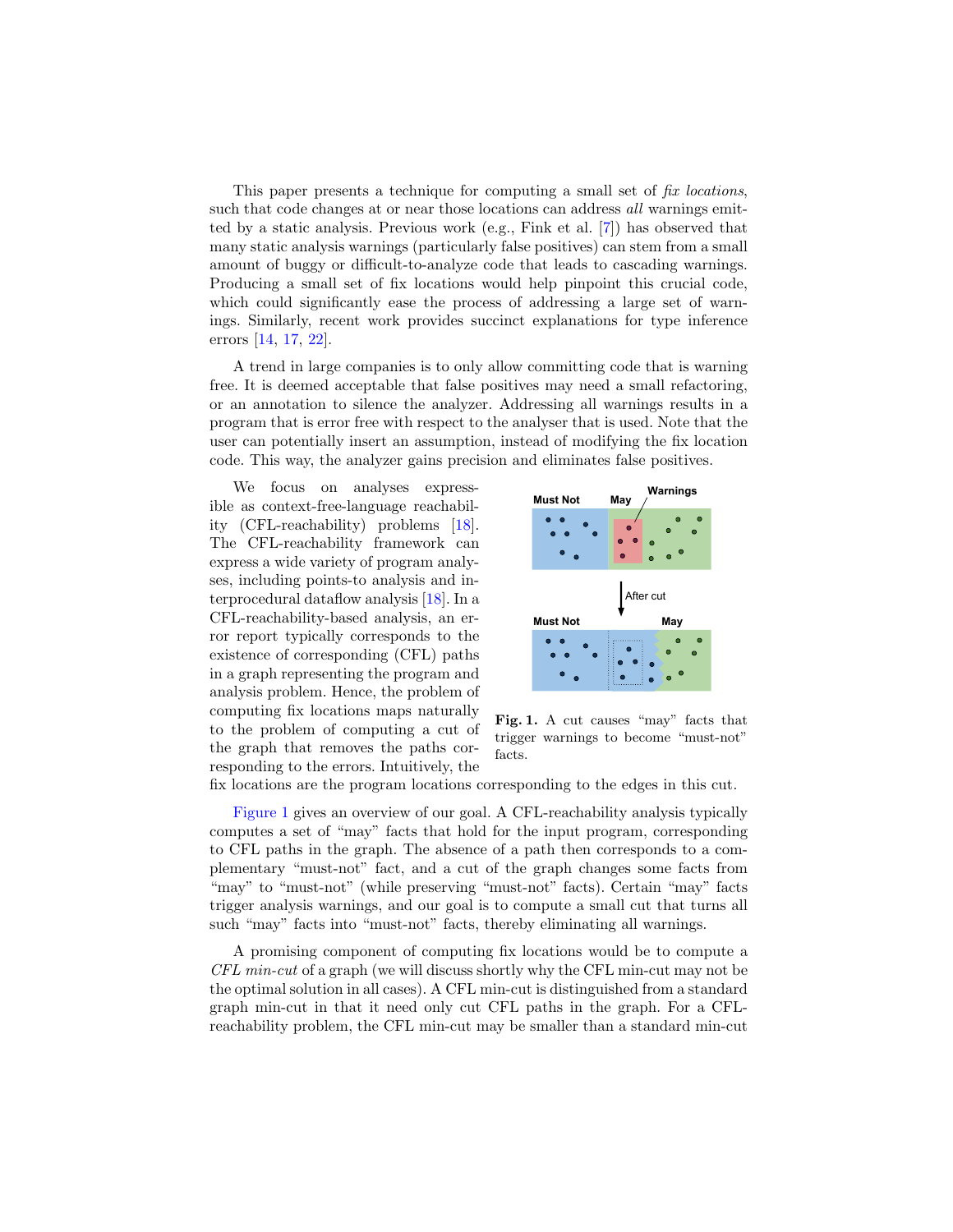that ignores edge labels (see [Section 2\)](#page-3-0). As CFL-reachability is computable in polynomial time [\[18\]](#page-20-2), a natural question is:

Can a CFL min-cut be computed in polynomial time?

A key result of this work is that (perhaps surprisingly) it is not possible to compute a CFL-min-cut in polynomial time for an arbitrary CFL language.<sup>[3](#page-2-0)</sup> Towards that, we prove that computing the CFL min-cut problem for the restricted language of balanced parentheses is NP-hard. Moreover, we prove that for a language with multiple types of parentheses, computing the CFL min-cut on graphs resulting from applying an IFDS null analysis on programs is also NPhard. We expect that similar techniques will work for other realistic analyses like pointer analysis.

CFL-reachability problems correspond to Datalog programs consisting entirely of chain rules [\[18\]](#page-20-2). For such programs, the CFL min-cut problem maps to finding the smallest set of input facts that, when removed, make a specified set of output facts underivable. Our hardness result implies that finding this smallest set for Datalog chain programs is also NP-hard.

Beyond computational hardness, a CFL min-cut may not always provide the most desirable set of fix locations, as it does not consider the degree of unnecessary change to the (abstract) program behavior. Notice that in [Figure 1,](#page-1-0) the cut caused some "may" facts that did not correspond to warnings to become "mustnot" facts. If this set of needlessly-transformed "may" facts becomes too large, the fix locations corresponding to a CFL min-cut may not be desirable (see [Sec](#page-3-0)[tion 2](#page-3-0) for an example). On the other hand, an approach that strictly minimizes the number of transformed "may" facts (while still fixing all warnings) may yield an excessively large set of fix locations. Hence, we require a technique that allows for a tunable tradeoff between these two factors, analogous to tradeoffs between syntactic and semantic change in program repair  $[6]$ .

To achieve this flexible tradeoff, we first define an abstract distance that measures how many of the "may" facts are transformed for a given cut. Second, we formulate the problem of computing the best cut of a CFL graph as an optimization problem. In the process, we show how this formulation can be constructed with a simple instrumentation of an optimized IFDS solver, requiring no changes to analysis clients using the solver. The optimization formulation combines the goal to minimize the cut size (formulated for IFDS problems based on the Reps-Horwitz-Sagiv tabulation algorithm [\[19\]](#page-20-3)) with the minimization of the abstract distance. Finally, we solve the optimization problem via an encoding to a weighted MaxSAT formula. MaxSAT solvers have improved dramatically in recent years, and the framework of weighted MaxSAT allows us to concisely express the relevant tradeoffs in our problem.

We have implemented our technique and evaluated it on a realistic null dereference analysis for Java programs. We found that our proposed fix location sets were often smaller than the total number of warnings (up to 11 times smaller). Moreover, we discover that the size of a CFL min-cut is significantly smaller (up to 50%) than the size of a normal min-cut. We also evaluated the tradeoffs

<span id="page-2-0"></span><sup>&</sup>lt;sup>3</sup> assuming  $P \neq NP$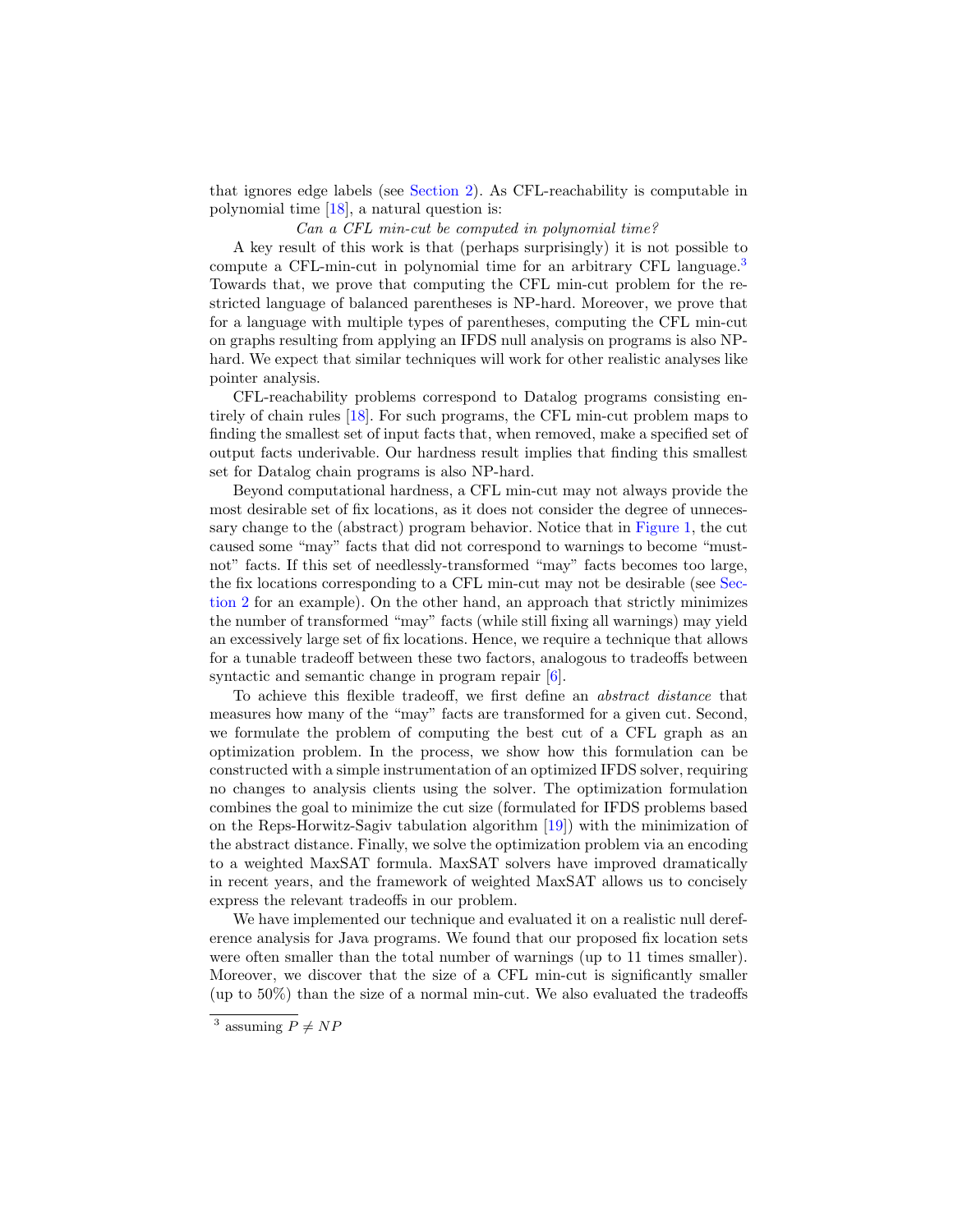between cut vs. abstract distance sizes. To our best knowledge, our system is the first to be able to suggest a minimal number of fix locations for errors found by a static analysis.

Contributions This paper presents the following contributions:

- We prove that computing a CFL min-cut is NP-hard, even for a simple balanced-parentheses language and acyclic graphs [\(Section 3\)](#page-7-0).
- We define the notion of abstract distance and define an optimization problem between the CFL min-cut vs. abstract distance sizes and show how to solve this problem via (MaxSAT [Section 4\)](#page-12-0).
- We evaluate our approach on an IFDS-based null-pointer analysis on several benchmark programs, showing the benefits of CFL min-cuts and exploring the tradeoffs involved [\(Section 5\)](#page-15-0).

### <span id="page-3-0"></span>2 Overview

In this section we provide an overview of our approach on a motivating program analysis example, illustrating the usefulness of CFL min-cuts and the tradeoffs involved. We start with some core definitions.

#### <span id="page-3-2"></span>2.1 CFL reachability

Let us consider the context-free grammar of balanced parenthesis  $H = \{ \{S\}, \Sigma, R, S \},\$ where  $\Sigma = \{(),\},\epsilon\}$  is a set of symbols; S is the non-terminal starting variable; and  $R = \{S \rightarrow$  $SS, S \rightarrow (S), S \rightarrow \epsilon$  is the set of production rules. Let  $G = (V, E)$  be a graph with vertices  $V$  and edges  $E$ , each edge labelled with a symbol from  $\Sigma$ ; [Figure 2](#page-3-1) gives an example.

Given a graph  $G$  and a context-free grammar  $H$ , CFL reachability from a source vertex u to a destination vertex  $v$  is conceptually established as follows. Given a path  $p$ , we define



<span id="page-3-1"></span>Fig. 2. Edges of the graph are labelled with symbols from the context-free grammar of balanced parenthesis H.

word  $W_p$  as the concatenation of the edge labels of p. Then, v is CFL-reachable from u iff there exists a path p from u to v s.t.  $W_p$  is in the language defined by  $H$ . In the graph of [Figure 2,](#page-3-1) only vertices  $d$  and  $f$  are CFL-reachable from vertex a.

#### 2.2 CFL min-cuts

 $Min-cut$ . A standard min-cut between two nodes a and f of a graph is defined as a minimal set of edges  $M$  such that if all edges in  $M$  are removed, no path remains from  $a$  to  $f$ . For [Figure 2,](#page-3-1) any min-cut between nodes  $a$  and  $f$  must have size 2, as it must cut the path  $a \to b \to c \to f$  and and the path  $a \to d \to$  $e \rightarrow f$ . Computing a min-cut is polynomial in the size of the graph and several algorithms have been developed [\[8,](#page-19-2) [21\]](#page-21-1).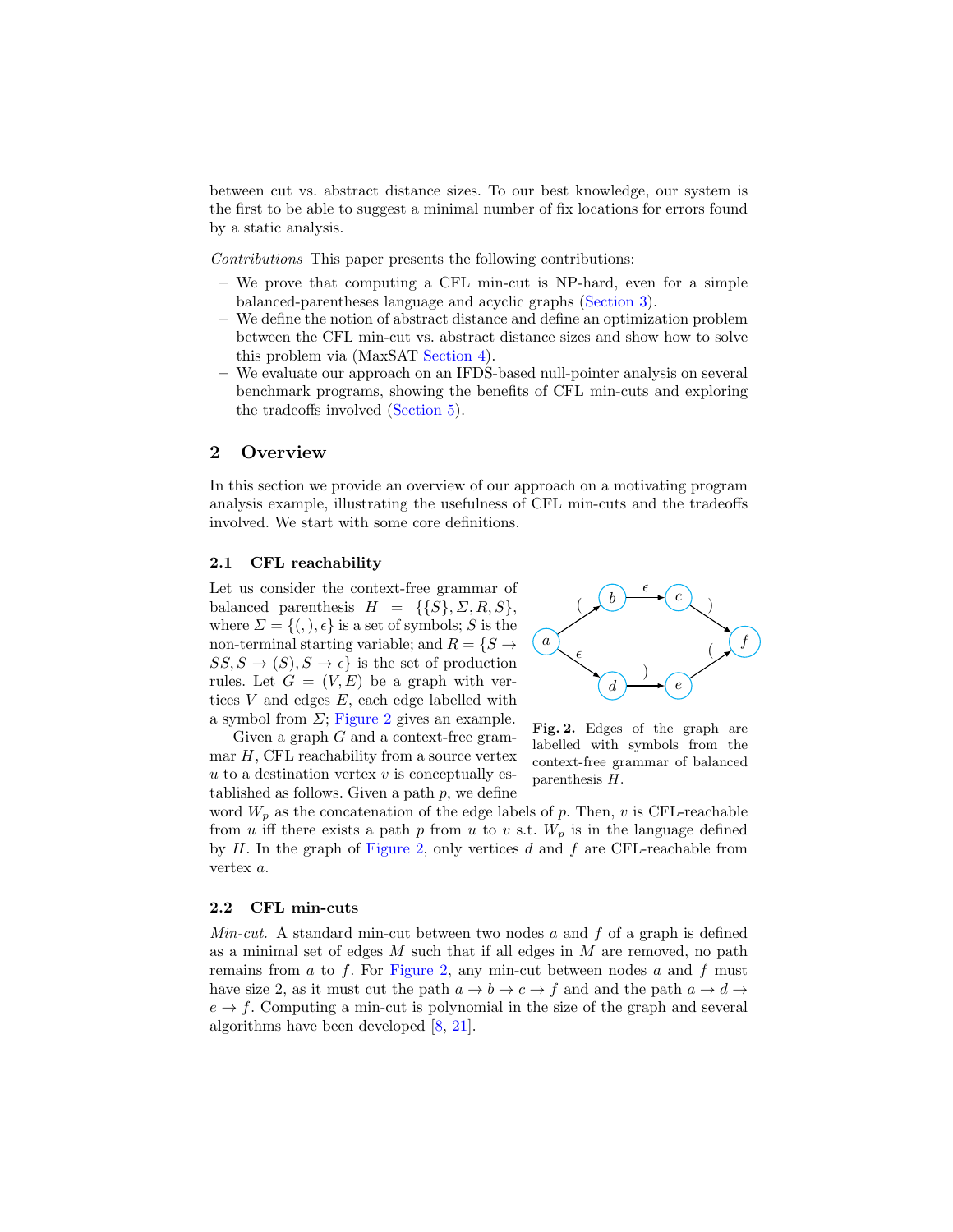CFL min-cut. Similarly, a CFL min-cut between two nodes a and f of a graph is defined as a minimal-size set of edges that, when removed, ensure no CFL path exists from a to f. Any min-cut is also a CFL cut. However, it is possible that a min-cut is not a CFL min-cut. For [Figure 2,](#page-3-1) the only CFL path from  $a$ to f is  $a \to b \to c \to f$ .  $(a \to d \to e \to f$  is not a CFL path because the word " $\epsilon$ )(" has mismatched parentheses.) Therefore, for this example the CFL mincuts are of size one  $({a}b, {bc}$  or  ${cf}$ ). Though computing a standard min-cut has a polynomial time complexity, in [Section 3](#page-7-0) we prove that computing a CFL min-cut is NP-hard even for a simple balanced parentheses language.

#### <span id="page-4-1"></span>2.3 Min-cuts for program analysis.

Here, we detail how our technique applies CFL min-cuts to finding fix locations for a static analysis, focusing on an analysis expressed atop the well-known IFDS framework [\[19\]](#page-20-3).

> 1: **class** Hello { 2: **static** Object a;

[Figure 3](#page-4-0) shows an example program. We use . . . to omit parts of the program, for simplification purposes. The program consists of a class with three static methods  $(f, q)$ main) and one static field (a).

Null dereference IFDS analysis. A null dereference analysis for Java checks that field accesses and method invocations do not dereference **null**, causing a NullPointerException. Such an analysis can be encoded in the IFDS (interprocedural, finite, distributive, subset) framework [\[19\]](#page-20-3). IFDS problems can be solved by computing CFL-reachability over an exploded super-graph representation of the program. We briefly

```
3: static void f() { ... }
4: static void g() { ... }
5: public static
     void main(String[] args) {
6: a = null;
7: if (...) { f(); }
8: else { g(); }
9: a = new Object();
10: if (...) { a = null; }
11: ...
12: if (...) {f(); a.toString();}
13: else {g(); a.getClass(); }}}
```
<span id="page-4-0"></span>Fig. 3. On this example, a null dereference analysis reports 2 warnings at lines 12 and 13. Depending on if conditions, these could be bugs or false positives.

describe the technique here; see Reps et al. for further details [\[19\]](#page-20-3).

Super-graph. Starting from the input program  $P$ , the analysis constructs a supergraph, a type of interprocedural control-flow graph. The supergraph nodes for the example in [Figure 3](#page-4-0) are the boxes in [Figure 4.](#page-5-0) In addition to the usual nodes of the intra-procedural flow graphs, each procedure has a distinguished entry and exit node (e.g.,  $s_f$  and  $e_f$ ). Each function call is represented by a call and return node at the caller (e.g.,  $n_3$  and  $n_4$ ), and by edges from the call node to the callee entry and from the callee exit to the return node. A detailed description of supergraphs is available in [\[19\]](#page-20-3).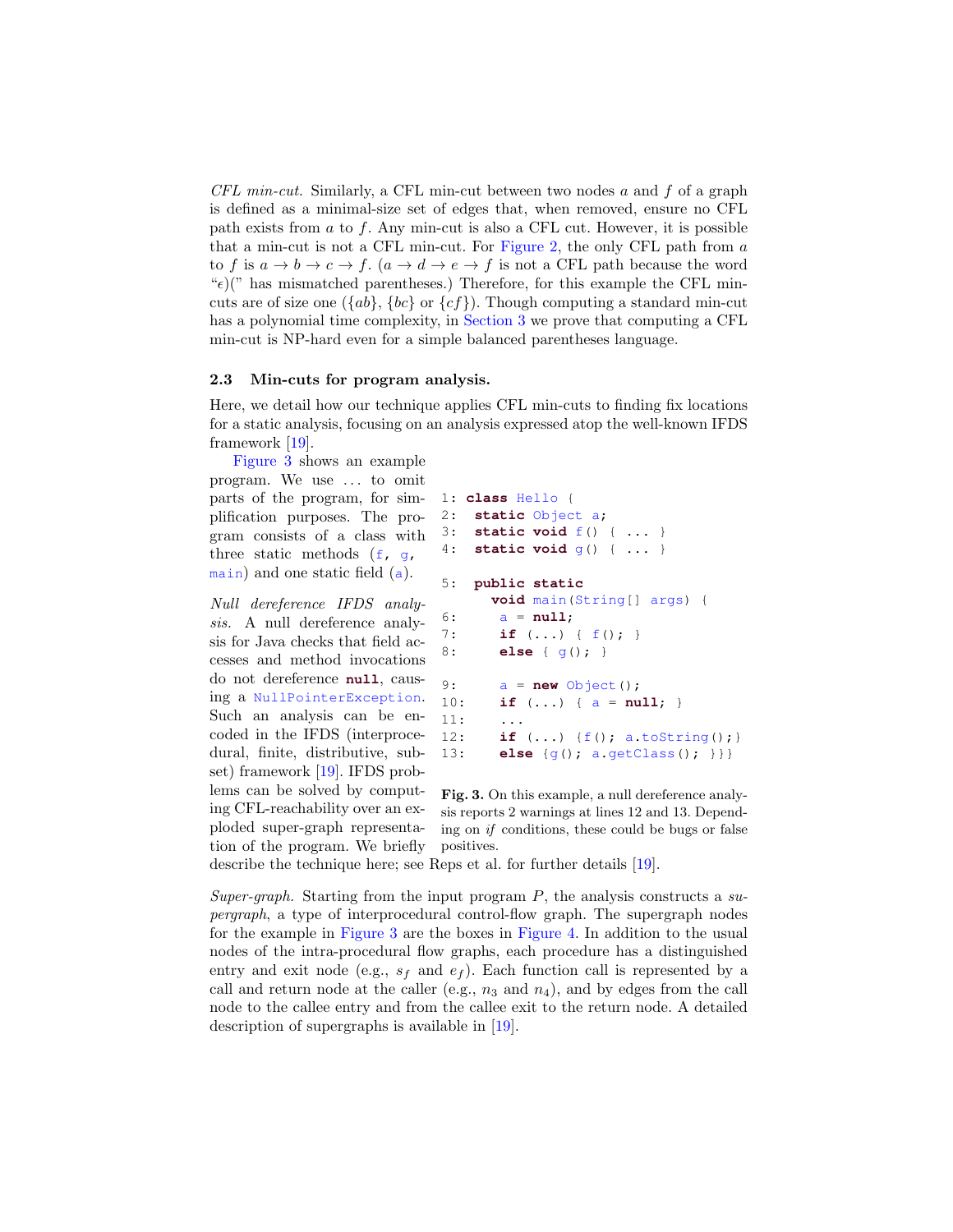

<span id="page-5-0"></span>Fig. 4. Exploded super-graph for the program in [Figure 3.](#page-4-0) The emphasized blue edge represents a CFL min-cut in this graph such that the fact  $a$  is not reachable at statements a.toString and a.getClass. The white circles represent facts that are not reachable from the fact 0 of the main procedure's entry node. The grey and blue circles represent reachable facts from the fact 0 of the main procedure's entry node. The blue nodes become CFL unreachable if we remove the blue edge. A reachable node  $a$  means that the variable a may be null at that program point.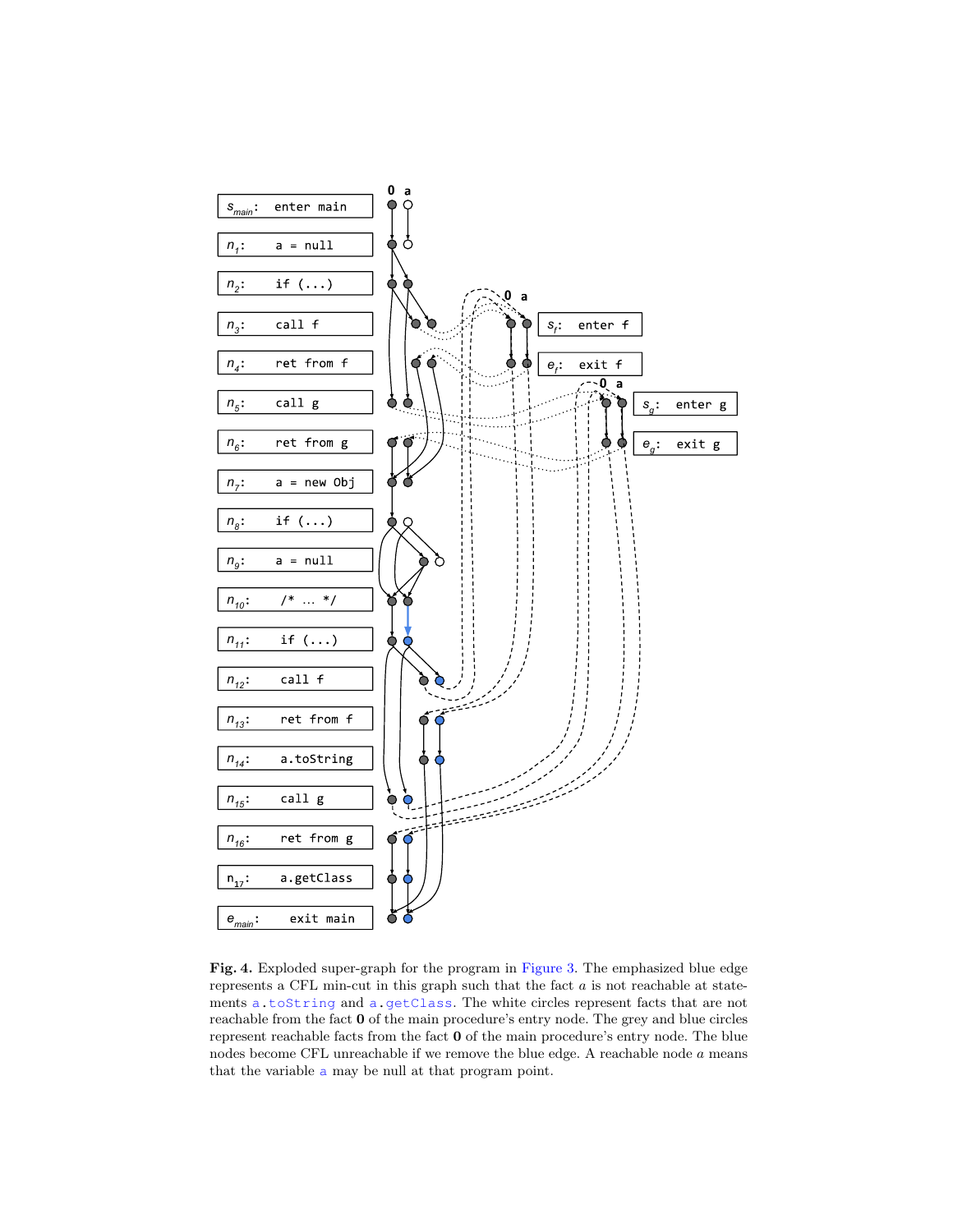Exploded super-graph. Given the supergraph, the IFDS analysis constructs an exploded supergraph, with nodes representing facts at program points and edges representing control flow and transfer functions. The exploded supergraph for null dereference analysis of [Figure 3](#page-4-0) is shown in [Figure 4.](#page-5-0) Here, the analysis only needs to track nullness of global variable a. So, for each node in the supergraph, the exploded supergraph has two nodes: a 0 node and an a node. (The number of nodes depends on the number of facts in the abstract domain.) The 0 nodes are required for well-formedness, and the  $a$  node tracks whether the variable  $a$  may be null. The solid edges represent the transfer function for the corresponding program statement. E.g. edges  $\langle n_1, 0 \rangle \rightarrow \langle n_2, 0 \rangle$  and  $\langle n_1, 0 \rangle \rightarrow \langle n_2, a \rangle$  show that statement a = **null** "gens" a fact that a may be null. The dotted and dashed edges correspond to function calls and returns. We use dotted edges for the first (in program order) calls and return for functions f and g (e.g.,  $\langle n_3, 0 \rangle$  $\rightarrow$   $\langle s_f, 0 \rangle$  and  $\langle e_f, 0 \rangle$   $\rightarrow$   $\langle n_4, 0 \rangle$  and we use dashed edges for the second calls to these functions. Any realizable path through the graph must exit a function call via the same type of edge (dotted or dashed) as it entered. Checking for realizable paths is equivalent to computing CFL reachability with a parenthesis labeling for call and return edges. Each call site gets a unique pair of open and close parentheses, e.g.,  $(\frac{1}{f}$  for  $n_3$  to  $s_f$  edges and  $)$ <sup>1</sup> for  $e_f$  to  $n_4$  edges, and the language ensures any CFL path has matched parentheses.

Warnings as CFL-reachability. The IFDS analysis computes CFL-reachability of nodes in the exploded super-graph using the tabulation algorithm ([\[19\]](#page-20-3)). In our example, if an a node is CFL-reachable from node  $\langle s_{main}, 0 \rangle$ , then variable a may be null at the corresponding program point. In [Figure 4,](#page-5-0) all of the grey and blue nodes are CFL-reachable from  $\langle s_{main}, 0 \rangle$ , while the white nodes are not. In particular, the nodes  $\langle n_{14}, \mathbf{a} \rangle$  and  $\langle n_{17}, \mathbf{a} \rangle$  corresponding to the statements a.toString and a.getClass are CFL-reachable (blue color). The analysis thus triggers two warnings, indicating possible null dereferences at lines 12 and 13 of [Figure 3.](#page-4-0) These warnings could be real bugs or false positives, depending on the actual conditions in the if statements.

Fix locations. To remove all warnings, the corresponding exploded supergraph nodes must be made unreachable from the 0 entry node. For our example, making an a node unreachable corresponds to proving a must not be null at the corresponding program point. A CFL min-cut gives a minimal set of edges to make the warning nodes unreachable, and the corresponding program locations are the suggested fix locations. In [Figure 4,](#page-5-0) the blue solid edge  $\langle n_{10}, \mathbf{a} \rangle \rightarrow \langle n_{11},$ a) is a CFL min-cut between node  $\langle s_{main}, 0 \rangle$  and the warning nodes  $(\langle n_{14}, a \rangle)$  and  $\langle n_{17}, \mathbf{a} \rangle$ ). If we remove this edge, then all blue nodes become CFL-unreachable from node  $\langle s_{main}, \mathbf{0} \rangle$ .

Min-cut vs. CFL min-cut. Notice that if we consider regular reachability instead of CFL reachability, then the nodes corresponding to warnings are still reachable from  $\langle s_{main}, 0 \rangle$  in [Figure 4,](#page-5-0) even after removing the CFL min-cut (blue edge). For example, node  $\langle n_{14}, \mathbf{a} \rangle$  can be reached through the path:  $\langle s_{main}, \mathbf{0} \rangle \rightarrow \langle n_1,$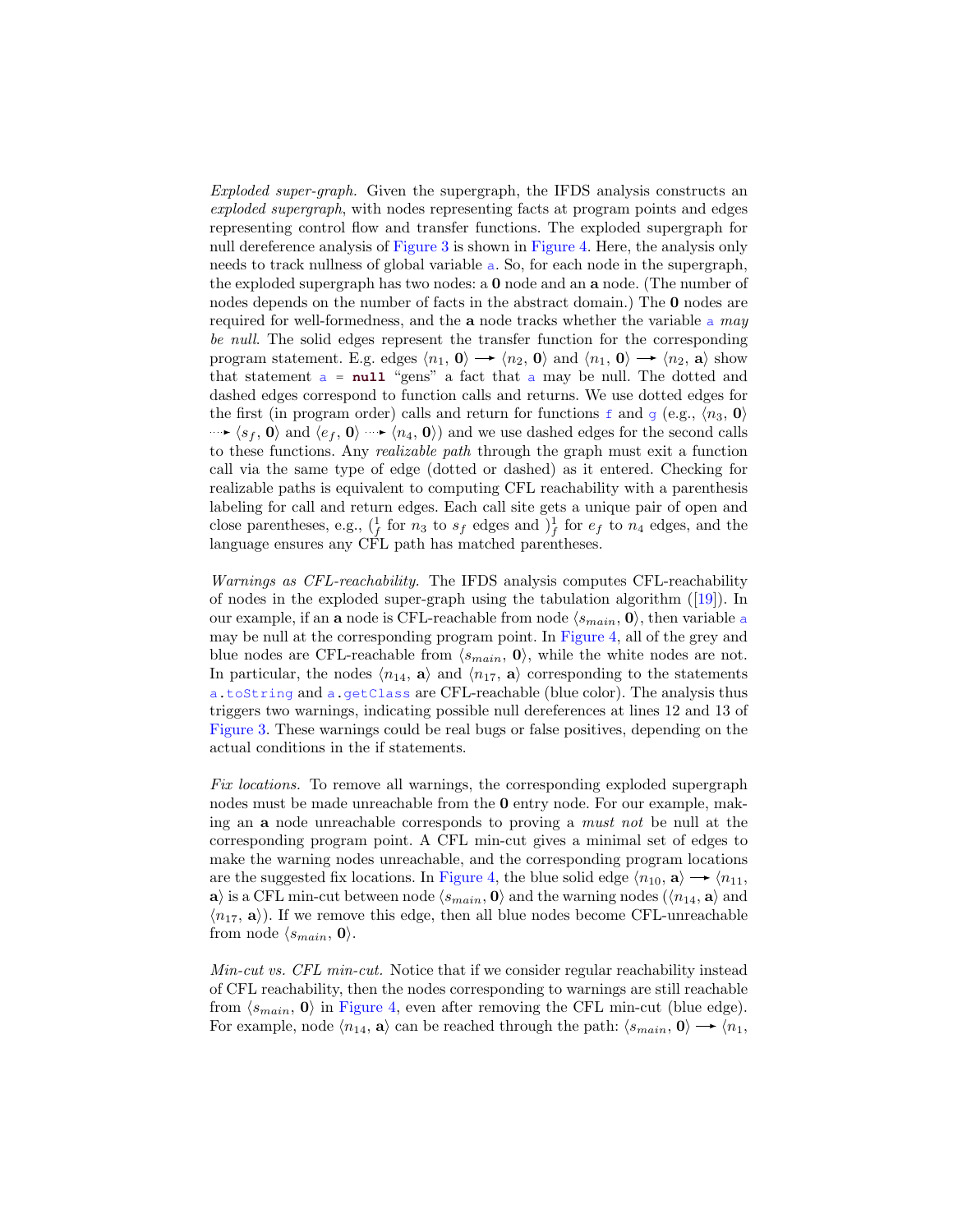$\langle 0 \rangle \rightarrow \langle n_2, \mathbf{a} \rangle \rightarrow \langle n_3, \mathbf{a} \rangle \rightarrow \langle s_f, \mathbf{a} \rangle \rightarrow \langle e_f, \mathbf{a} \rangle \rightarrow \langle n_{13}, \mathbf{a} \rangle \rightarrow \langle n_{14}, \mathbf{a} \rangle.$  However, this is not a realizable program path because the call edge  $\langle n_3, \mathbf{a} \rangle \rightarrow \langle s_f, \mathbf{a} \rangle$ does not correspond to the return edge  $\langle e_f, \mathbf{a} \rangle \rightarrow \langle n_{13}, \mathbf{a} \rangle$ . For this example, a regular min-cut has size two.<sup>[4](#page-7-1)</sup> Hence, if only regular min-cuts were considered, the number of fix locations could be unnecessarily higher than a CFL min-cut, leading to needless fixing effort from the programmer.

CFL min-cut selection. In general, a graph can have several CFL min-cuts. We choose to select the cut that preserves the most reachability facts in the exploded super-graph. Choosing in this manner converts as few may facts to must-not facts as possible (see [Figure 1\)](#page-1-0), retaining as much of the original safe behavior as possible. The blue edge CFL min-cut in [Figure 4](#page-5-0) only makes the eight blue nodes in the graph CFL unreachable. The actual fix can be implemented by simply introducing a line  $a = new$  Object() (or a more realistic fix) between lines 11 and 12 of [Figure 3.](#page-4-0) Note that suggesting a concrete repair is future work and out of scope for this paper.

Consider another possible CFL min-cut,  $\langle n_9, 0 \rangle$  to  $\langle n_{10}, \mathbf{a} \rangle$ . Since node  $n_{10}$ can correspond to a large code fragment (that potentially does not write to variable a), this alternate cut could correspond to a much more disruptive change. Further trade-offs between preserving semantics and min-cut sizes are presented in [Section 4.](#page-12-0) Next, we study the complexity of finding a CFL min-cut.

### <span id="page-7-0"></span>3 CFL Min-Cut Complexity

The time complexity for CFL-reachability is  $O(|\Sigma|^3 n^3)$  when using dynamic programming, where n is the number of graph vertices and  $|\Sigma|$  the size of the CFL [\[16\]](#page-20-4), compared to normal reachability which is  $O(n)$  (graph traversal). Computing a normal min-cut has the complexity  $O(mn \times log(n^2/m))$  (*m* is the number of graph edges) [\[8\]](#page-19-2), and one might expect only a polynomial additional cost for computing a CFL min-cut. But, here we show that computing a CFL min-cut is NP-hard even for a restricted version of the problem.

Table 1. Time complexity for the reachability and min-cut problems.

|        | Reachability             | Min-cut                       |
|--------|--------------------------|-------------------------------|
| Normal | O(n)                     | $O(mn \times log(n^2/m))$ [8] |
| CFL    | $O( \Sigma ^3 n^3)$ [16] | $NP$ -hard (this work)        |

When considering this problem, we focused on balanced parentheses languages (as defined in [Section 2.1\)](#page-3-2), as most popular and important CFL-reachabilitybased program analyses we know of use balanced parentheses. Theorem [1](#page-8-0) shows NP-hardness of CFL min-cut for the restricted language of balanced parentheses. Theorem [1](#page-8-0) also shows that the hardness result holds even for acyclic graphs

<span id="page-7-1"></span><sup>&</sup>lt;sup>4</sup> Note that an edge between two **0** nodes (e.g.  $\langle s_{main}, \mathbf{0} \rangle \rightarrow \langle n_1, \mathbf{0} \rangle$ ) cannot be cut as such an edge is required for the well-formedness of the exploded supergraph [\[19\]](#page-20-3).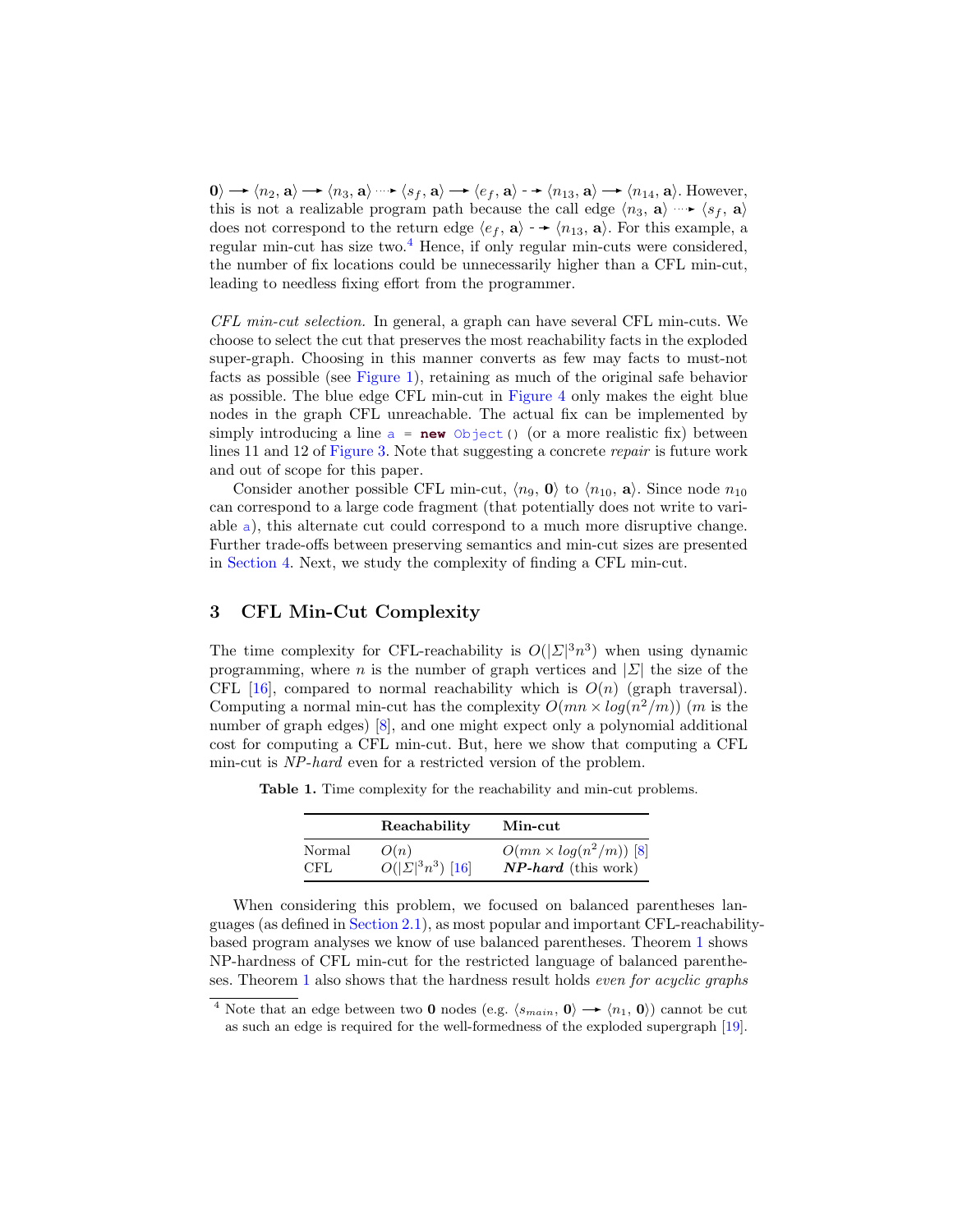and it is our best result in terms of the most restricted CFL and graph structure. In practice, when applying a CFL-reachability analysis to graphs from real programs, the resulting graphs may not allow for the structure used in the proof of Theorem [1.](#page-8-0) Still, most popular CFL-reachability analyses allow for multiple parentheses types and we show an example in Theorem [2](#page-10-0) that for graphs resulting from an IFDS null analysis the CFL min-cut problem is NP-hard. We believe that similar proof techniques can be extended to other realistic analyses like pointer analysis.

Preliminaries Let L be a context-free language over the alphabet  $\Sigma$  and a directed graph  $G = (V, E)$  such that the edges in E are labelled with members of  $\Sigma$  (label :  $E \to \Sigma$ ). Henceforth CFL paths, CFL reachability and CFL min-cuts are understood with respect to the language L. Let  $s \in V$  be the source node and  $t \in V$  the target node. Each path from s to t in G defines a word over the alphabet  $\Sigma$ . A path is a CFL path if the word corresponding to the path is a member of  $L$ . We consider directed graphs. The  $s, t$  CFL min-cut problem is defined as finding the smallest subset  $E' \subseteq E$  such that there exists no CFL path from s to t in the graph  $G' = (V, E \setminus E')$ .

<span id="page-8-0"></span>**Theorem 1.** If  $L$  is the language of balanced parentheses, finding the s,t CFL min-cut in acyclic directed graphs with edges labelled by symbols of L is NP-hard.



<span id="page-8-1"></span>**Fig. 5.** Acyclic labelled graph for which finding the CFL min-cut between s and t leads to finding the vertex cover for the graph with three vertices and two edges  $({a, b, c}, {ab, ac}).$ 

*Proof.* We reduce the vertex cover problem to  $s, t$  CFL min-cut in acyclic graphs. Given an undirected graph  $G = (V, E)$ , the vertex cover problem ([\[10\]](#page-20-5)) computes the smallest set  $C \subseteq V$  such that  $\forall uv \in E \Rightarrow u \in C \vee v \in C$ . We map each element of V to a number in  $\{1 \dots n\}$ , where  $|V| = n$   $(id : V \rightarrow \{1 \dots n\})$ . Notice that if initially G contains  $vv \in E$ , where  $v \in V$ , then v has to be in the vertex cover. Therefore, we add  $v$  to the solution and remove all the edges containing v from E. From now we can assume that E does not contain vv edges,  $v \in V$ .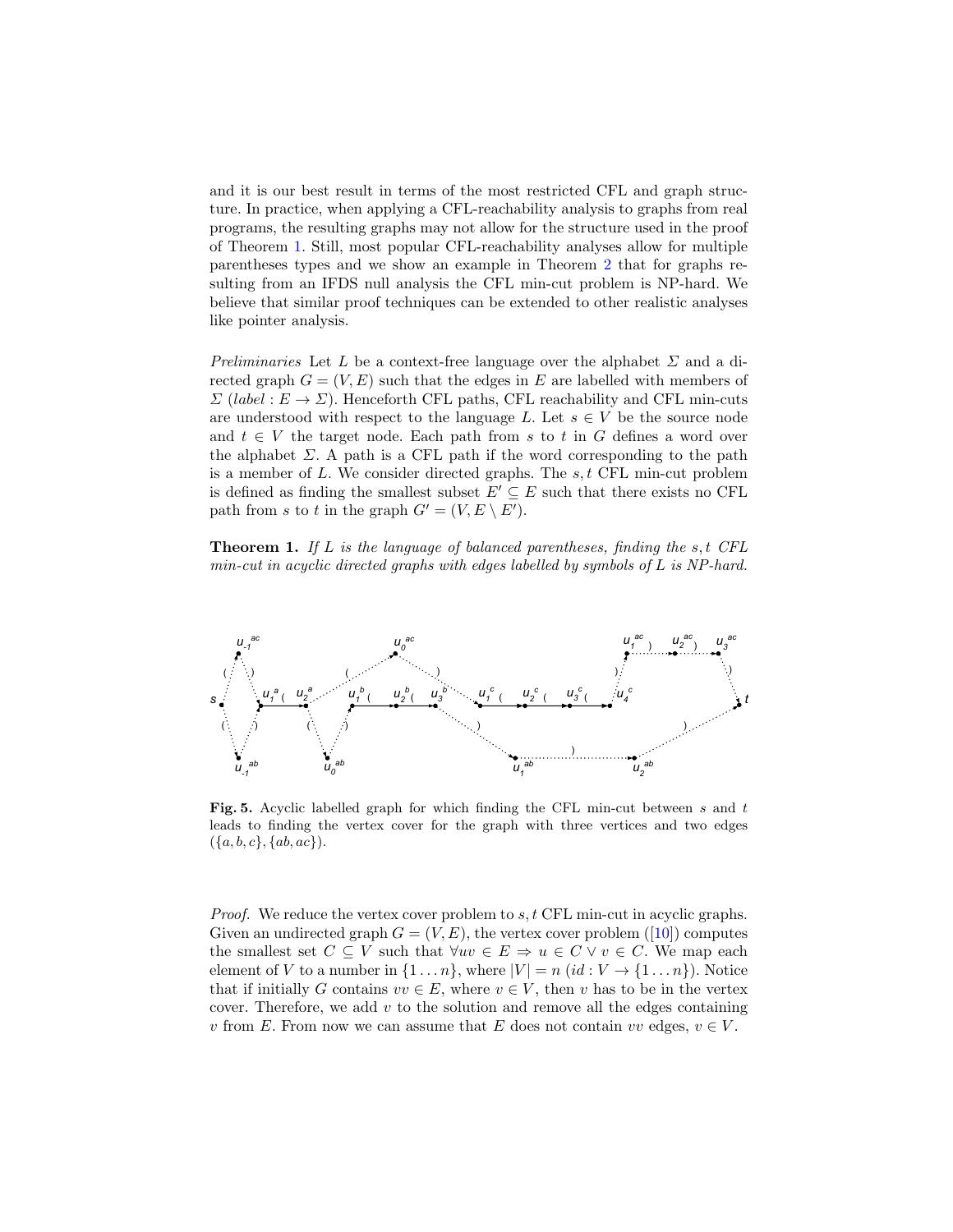Starting from the graph  $(V, E)$ , we construct the new graph  $(V', E')$  on which we compute the  $s, t$  CFL min-cut. First, we introduce two distinguished vertices  $\{s,t\} \subseteq V'$ . Then for each vertex  $v \in V$  we create  $id(v) + 1$  vertices in V':  $\{u_1^v, \ldots, u_{id(v)+1}^v\}$ . Additionally, we add  $id(v)$  edges to E', labelled with the symbol " $(":\{u_1^v u_2^v, \ldots, u_{id(v)}^v u_{id(v)+1}^v\}.$ 

For each edge  $vv' \in E$ , ordered (without loss of generality) such that  $id(v)$  <  $id(v')$ , we first create 2 new vertices in  $V'$ :  $\{u_{-1}^{vv'}, u_0^{vv'}\}$ , and 4 new edges in E':  $su_{-1}^{vv'}$ ,  $u_{id(v)+1}^{v}u_0^{vv'}$ , labelled with "(" and  $u_{-1}^{vv'}u_1^{v}$ ,  $u_0^{vv'}u_1^{v'}$  labelled with ")".

Finally, for each edge  $vv' \in E$ , we introduce  $id(v) + id(v') - 1$  vertices  ${u_1^{vv'} , \ldots u_{id(v)+id(v')-1}^{vv'} }$  and  $id(v) + id(v')$  edges labelled by ")":

$$
\{u_{id(v')+1}^{v'}u_1^{vv'},u_1^{vv'}u_2^{vv'},\ldots,u_{id(v)+id(v')-2}^{vv'}u_{id(v)+id(v')-1}^{vv'},u_{id(v)+id(v')-1}^{vv'}t\}
$$

Overall, if  $|E| = m$ , the number of vertices in V' is  $O(n^2 + mn)$  and the number of edges in E' is  $O(n^2 + mn)$ .

We illustrate the construction for a small graph  $({a, b, c}, {ab, ac})$  for which we want to find the vertex cover. First, we associate 1 to vertex  $a, 2$  to  $b$  and 3 to c. Next, following the steps described above, we construct the graph shown in [Figure 5.](#page-8-1)

For each edge  $vv' \in E$ , there exists a corresponding CFL path from s to t in the graph  $(G', E')$ . This path contains all the  $id(v) + id(v')$  edges corresponding to  $v$  and  $v'$ . Additionally, the CFL path will contain the sub-CFL-paths of length 2 between s and the first vertex corresponding to  $v(u_1^v)$  and from the last vertex corresponding to v  $(u_{id(v)+1}^v)$  to the first vertex corresponding to v'  $(u_1^{v})$ .

There exist additional CFL paths from s to t. Given  $vv' \in E$  and  $v_1, v_2 \in V$ such that  $v_1v_2 \in E$  and  $v_2v' \in E$  and  $id(v_1) + id(v_2) = id(v)$ , there is an CFL path from s to t containing the edges added for the vertices  $v_1, v_2$  and  $v'$ . An important observation is that any cut for the CFL paths corresponding to edges in  $E$  will also be a cut for the additional CFL paths described above. Therefore, the additional CFL paths do not increase the size of the s, t CFL min-cut.

Finding an s, t CFL min-cut in this newly constructed graph is equivalent to finding a vertex cover in the original graph. We show how to obtain the vertex cover given an s, t CFL min-cut  $M = \{e_1, \ldots, e_k\}.$ 

The first step is to transform  $M$  such that it contains only edges of type  $u_i^v u_{i+1}^v$ , where  $v \in V$  and  $i < id(v) + 1$ .

If  $e \in M$  is of type  $u_i^{vv'} u_{i+1}^{vv'}$ , we replace it with  $u_{id}^{v'}$  $\frac{v'}{id(v')}u^{v'}_{id}$  $\frac{v'}{id(v')+1}$ . It is impossible that the new edge already exists in  $M$ , because all CFL paths that contain  $u_i^{vv'}u_{i+1}^{vv'}$  also contain  $u_{id}^{v'}$  $\frac{v'}{id(v')} u^{v'}_{id}$  $\frac{v'}{id(v')+1}$  and this would contradict the minimality of the cut size. Additionally,  $M$  remains an  $s, t$  CFL cut and has the same size.

If e is of type  $su_{-1}^{vv'}$ ,  $u_{-1}^{vv'}u_1^v$ ,  $u_{id(v)+1}^v u_0^{vv'}$  or  $u_0^{vv'}u_1^{v'}$  then we replace it with the edge  $u_{id(v)}^v u_{id(v)+1}^v$ . Similarly to the previous case, all the CFL paths that contain e also contain its replacement  $(u_{id(v)}^v u_{id(v)+1}^v)$ .

Next, to each edge  $u_i^v u_{i+1}^v$  in the s, t CFL min-cut corresponds the vertex v in the cover set. For the example in [Figure 5,](#page-8-1) the CFL min-cut is edge  $u_1^a u_2^a$ ,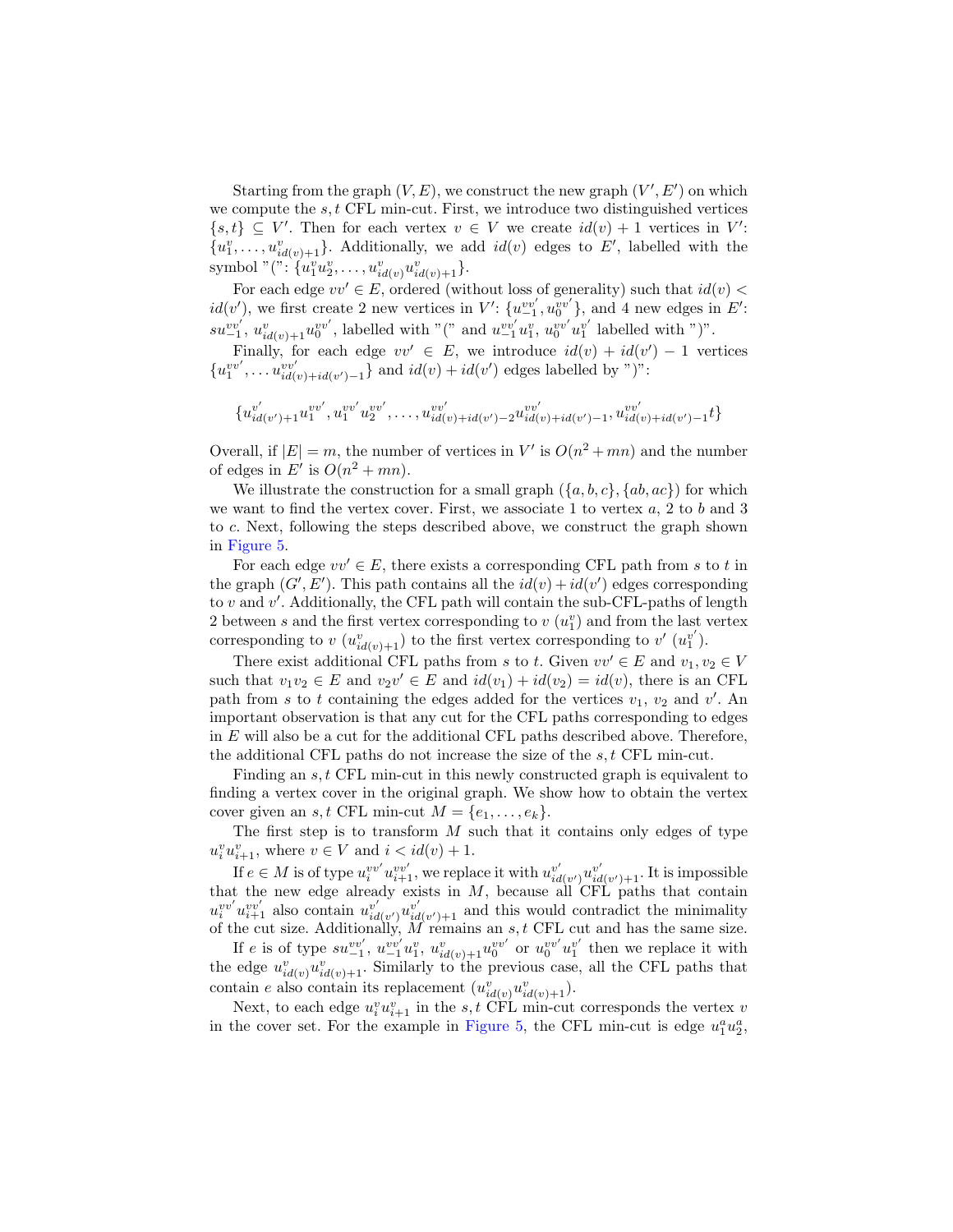which corresponds to  $\{a\}$  as the result for the vertex cover problem for the graph  $({a, b, c}, {ab, ac}).$ 

The s, t CFL min-cut contains at least one edge from each CFL path from s to t. This implies that the vertex cover will contain at least one vertex of each edge in E. The minimality of the cut implies the minimality of the vertex cover.  $\Box$ 

<span id="page-10-0"></span>Theorem 2. If L is the language of balanced multiple types of parentheses, finding the s, t CFL min-cut in exploded supergraphs resulted from applying a CFL analysis is NP-hard, considering that the edges between two  $\bf{0}$  nodes cannot be part of the cut.

Proof. We prove this theorem by reduction from the vertex cover problem. The proof has two steps. First, given an undirected graph  $G = (V, E)$  for which we want to compute the vertex cover, we construct a program P. Second, given a null analysis like the one in [Section 2,](#page-3-0) we show that finding a CFL min-cut of the exploded super-graph of program  $P$  implies finding a vertex cover for graph G.

Constructing the program P. Let  $n = |V|$  be the number of vertices in the graph G. The program P has a variable x of type  $Obj$  and  $n+1$  methods. We assume the class  $Obj$  declares a method  $f()$ . For each vertice  $u \in V$  we declare in P a method  $m_u$ () that does not modify x. Additionally, we introduce a method *prog* that has a local integer i, initialized to a random value between 1 and  $m$ , where  $m = |E|$  is the number of edges in G. The method prog contains a switch statement that takes as argument i and has  $m$  cases, one for each edge in  $G$ . For the case corresponding to the edge  $uv \in E$ , the variable x is set to null, then the methods  $m_u$ () and  $m_v$ () are invoked and the variable x is dereferenced by invoking the function  $x.f()$ . Finally, each case ends with a *break* statement. For example, given the small graph  $({a, b, c}, {ab, ac})$ , we construct the following program:

Exploded supergraph using the null analysis . Next, consider the null analysis used in [Section 2.](#page-3-0) For each node in the supergraph of program  $P$ , the exploded super-graph contains two nodes: a **0** node and an **x** node (meaning x may be null at that program point). Initially, there exists one CFL path from the **0** node at the entry in method *prog* to each dereference  $x.f()$  in P (exactly one CFL path for each edge in  $G$ ). Each path contains a prefix of edges between 0 nodes, and a suffix of edges between  $x$  nodes. The edge between a  $0$  and an  $x$  node corresponds to the statements  $x = \text{null}$  that precede the dereference. Since the cut may not contain edges between two 0 nodes, the CFL min-cut will contain edges that are part of the suffixes of each CFL path that leads to a dereference of x or edges between a  $\bf{0}$  and an  $\bf{x}$  node. For a CFL min-cut, we replace the edges that are not between **x** nodes inside one of the methods  $m_u$ , for  $u \in V$ , with edges between nodes inside one of the  $m_u$  functions. For instance, if the CFL cut contains an edge between a 0 and an x node, we will replace it with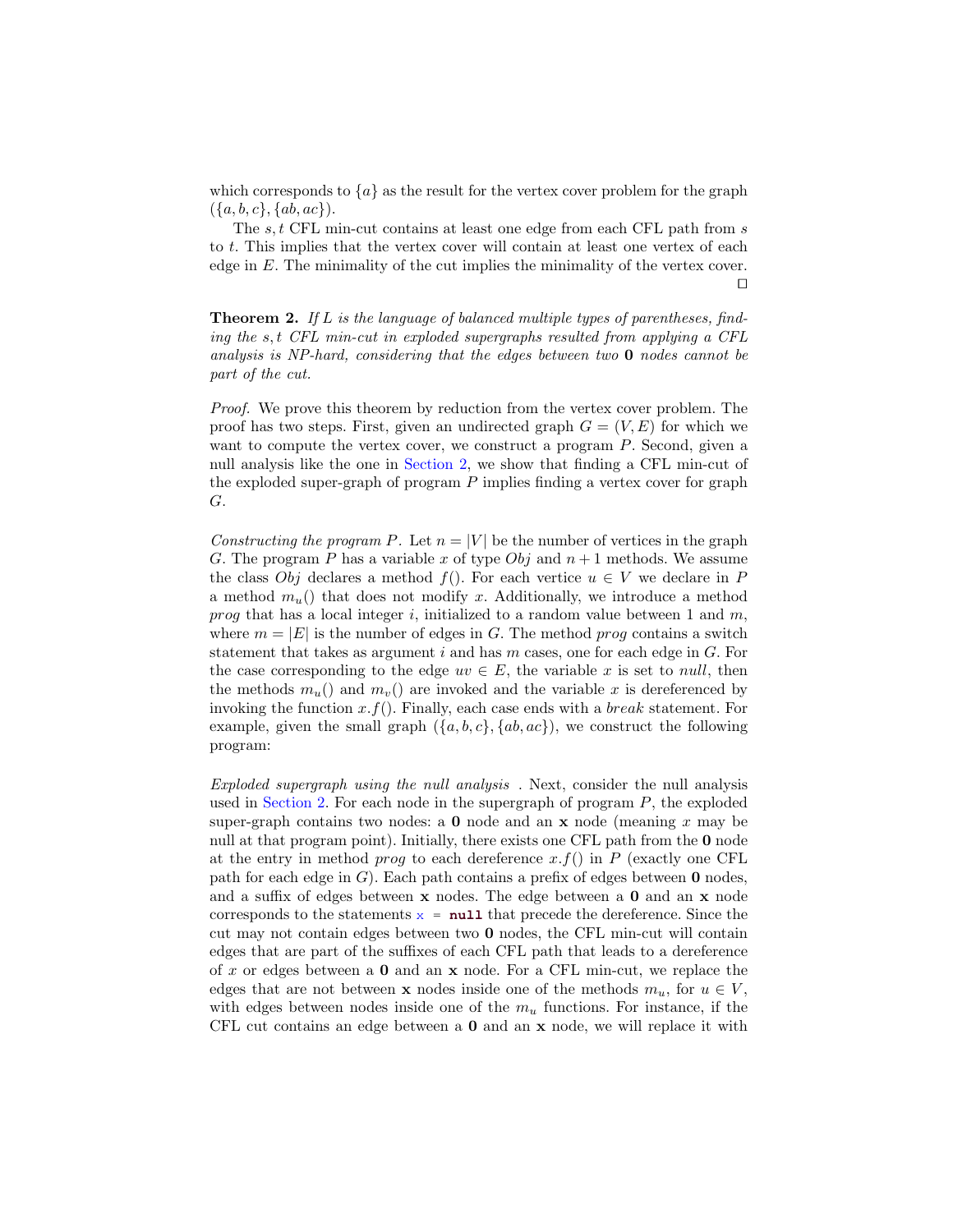```
1: class P {
2: Obj x = new Obj();3: void m_a() { ... }
4: void m_b() { ... }
5: void m_c() { ... }
6: void prog() {
7: i = \text{random}(2);
8: switch(i) {
9: case 1: x = null; m_a(); m_b(); x.f(); break;
10: case 2: x = null; m_a(); m_c(); x.f(); break; }}
```
<span id="page-11-0"></span>Fig. 6. Program for which finding the CFL min-cut in its exploded supergraph for a null analysis leads to finding the vertex cover for the graph with three vertices and two edges  $({a, b, c}, {ab, ac})$ .

an edge between two x nodes inside the first method that is called after the corresponding  $x = \text{null}$  statement. This does not increase the size of the cut. Each CFL min-cut has at most one edge from each method  $m_u$ . Given a CFL min-cut, we can build the vertex cover by selecting the vertices corresponding to the methods that contain edges of the CFL min-cut. The CFL cut is minimal and there exists exactly one CFL path for each edge in G, therefore the obtained vertex cover is minimal.

Given a vertex cover, we can construct a CFL cut by selecting a cut edge in each method  $m_u$  corresponding to a vertex u in the cover.

For the program in [Figure 6,](#page-11-0) the CFL min-cut is an edge in function  $m_a$ , which corresponds to the vertex cover  $\{a\}$ . Intuitively, adding the line  $x = new$  $Obj()$ ; in method m\_a will lead to eliminating all null dereference warnings that the null analysis would trigger.

As an observation, for acyclic directed graphs with normal cut-sizes of up to 2, the CFL min-cut size is equal to the normal min-cut size. This implies that any min-cut of size at most 2 is also a CFL min-cut.

**Proposition 1.** If the s,t min-cut has the size at most 2 in an acyclic graph, then this is also an s, t CFL min-cut.

*Proof.* Any s, t min-cut is also an s, t CFL cut because if all paths from s to t are removed, then all the CFL paths are also removed. If the graph  $G'$ , where we remove all edges that are not part of a CFL path from  $s$  to  $t$ , has a min cut of size 1, then it is also an s, t CFL min-cut.

If  $G'$  has a min-cut of size 2, we show that there cannot exist a smaller s, t CFL min-cut. Assuming an  $s, t$  CFL -min-cut of size 1 exists, then all CFL paths from s to t contain the cut edge c. We show that all the non-CFL paths from s to t also contain c. Let p be a non-CFL path from s to t. The first edge of p is either  $c$  or comes before c on an CFL path from s to t. It cannot come after c, because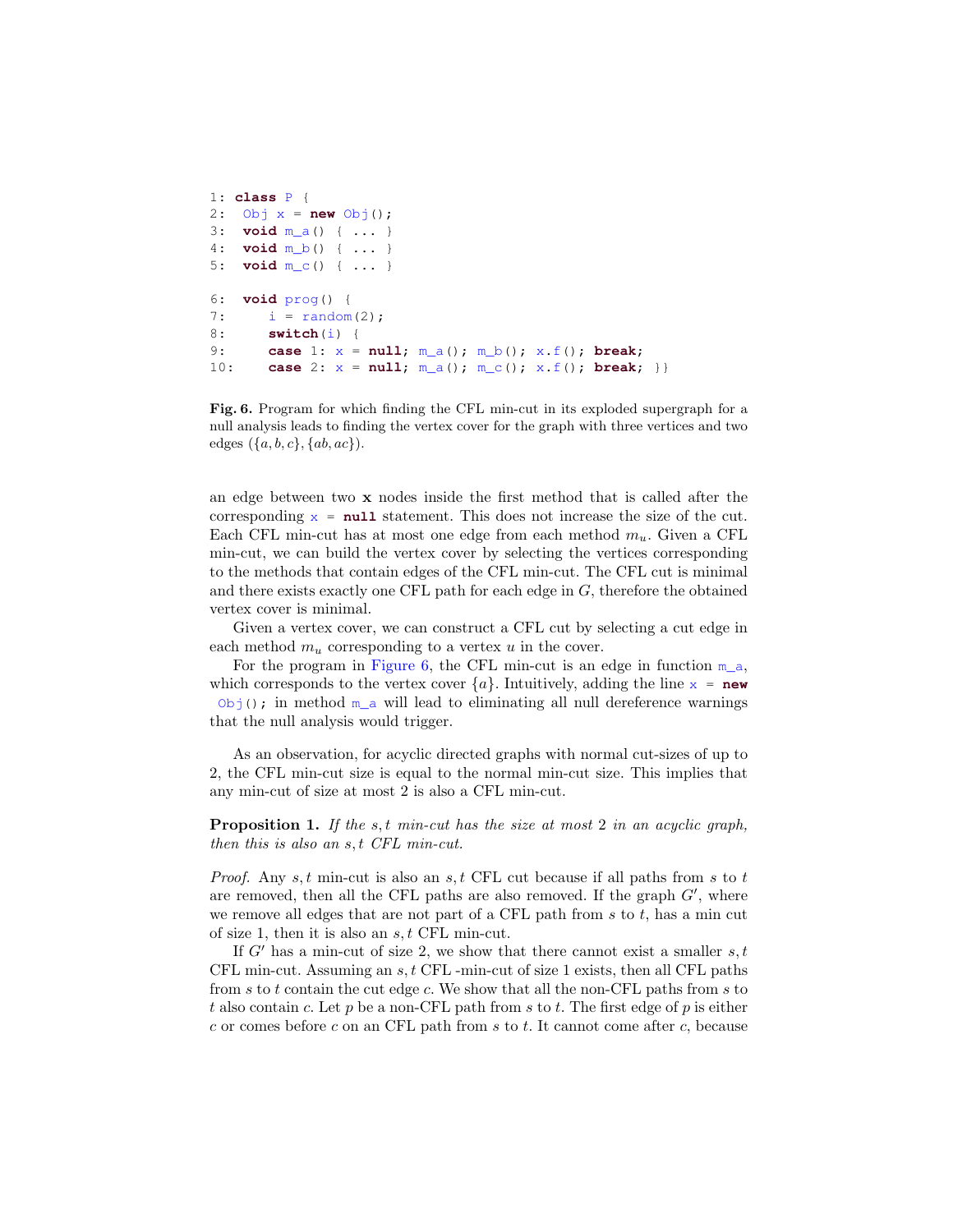we would obtain a cycle in the graph. Similarly, for all the edges of  $p$  not equal to c, they must appear before c in an CFL path from s to t. Assume no edge is equal to c, then the last edge of the path, reaching  $t$  is before c, which creates a cycle. Since all paths contain  $c$ , then the  $s$ ,  $t$  min-cut is of size 1, contradicting the hypothesis.

#### <span id="page-12-0"></span>4 Solving the CFL min-cut for IFDS

In this section we present our approach to solve the CFL min-cut problem for an IFDS analysis. First, we instrument the IFDS analysis, recording the relevant information while it computes CFL reachability in the exploded super-graph. Second, based on the recorded information and the warnings found by the analysis, we formulate and solve the CFL min-cut as an optimization problem.

#### 4.1 IFDS analysis instrumentation

Types of edges. The tabulation algorithm  $([19])$  $([19])$  $([19])$  solves CFL reachability from the 0 entry node to all nodes in the exploded supergraph. In the process, it derives two types of edges: path edges and summary edges. If the algorithm derives a path edge between nodes  $n_1$  and  $n_2$ , it means  $n_2$  is actually CFL reachable from the 0 entry node. Summary edges are derived between fact nodes corresponding to a function call and a matching return from call. For instance, in [Figure 4,](#page-5-0) a summary edge would be introduced between nodes  $\langle n_3, 0 \rangle$  and  $\langle n_4, 0 \rangle$ .

Derivation rules. The tabulation algorithm maintains a worklist of recently derived path edges and applies a set of rules to derive additional path edges. The newly derived path edges are implied by existing path edges, exploded supergraph edges and summary edges. The complete description of the derivation rules can be found in [\[19\]](#page-20-3). For the example in [Figure 4,](#page-5-0) the tabulation algorithm starts with path edge path Edge<sub>1</sub>  $\langle s_{main}, 0 \rangle \rightarrow \langle s_{main}, 0 \rangle$  in the worklist. Next, based on pathEdge<sub>1</sub> and the exploded super-graph edge  $\langle s_{main}, 0 \rangle \rightarrow \langle n_1, 0 \rangle$ (graphEdge<sub>1</sub>), the algorithm derives pathEdge<sub>2</sub>  $\langle s_{main}, \mathbf{0} \rangle \rightarrow \langle n_1, \mathbf{0} \rangle$ , and adds it to the worklist.

Recording all derivations. During the execution of the tabulation algorithm, we record all derivations (a derivation is an instance of a rule application) and keep track of all path edges  $(PE)$ , summary edges  $(SE)$  and edges of the exploded super-graph  $(GE)$  that were used in these derivations. The set of all derivations is  $D$  and each derivation is stored as an implication. The following is an example of a derivation:

### $pathEdge_1 \wedge graphEdge_1 \Rightarrow pathEdge_2$

An important property of our instrumentation is that we record all possible derivations for each path edge and summary edge (in case such an edge can be derived in more than one way). This ensures that we capture all derivations and the CFL min-cut we will compute in the next step is guaranteed to be correct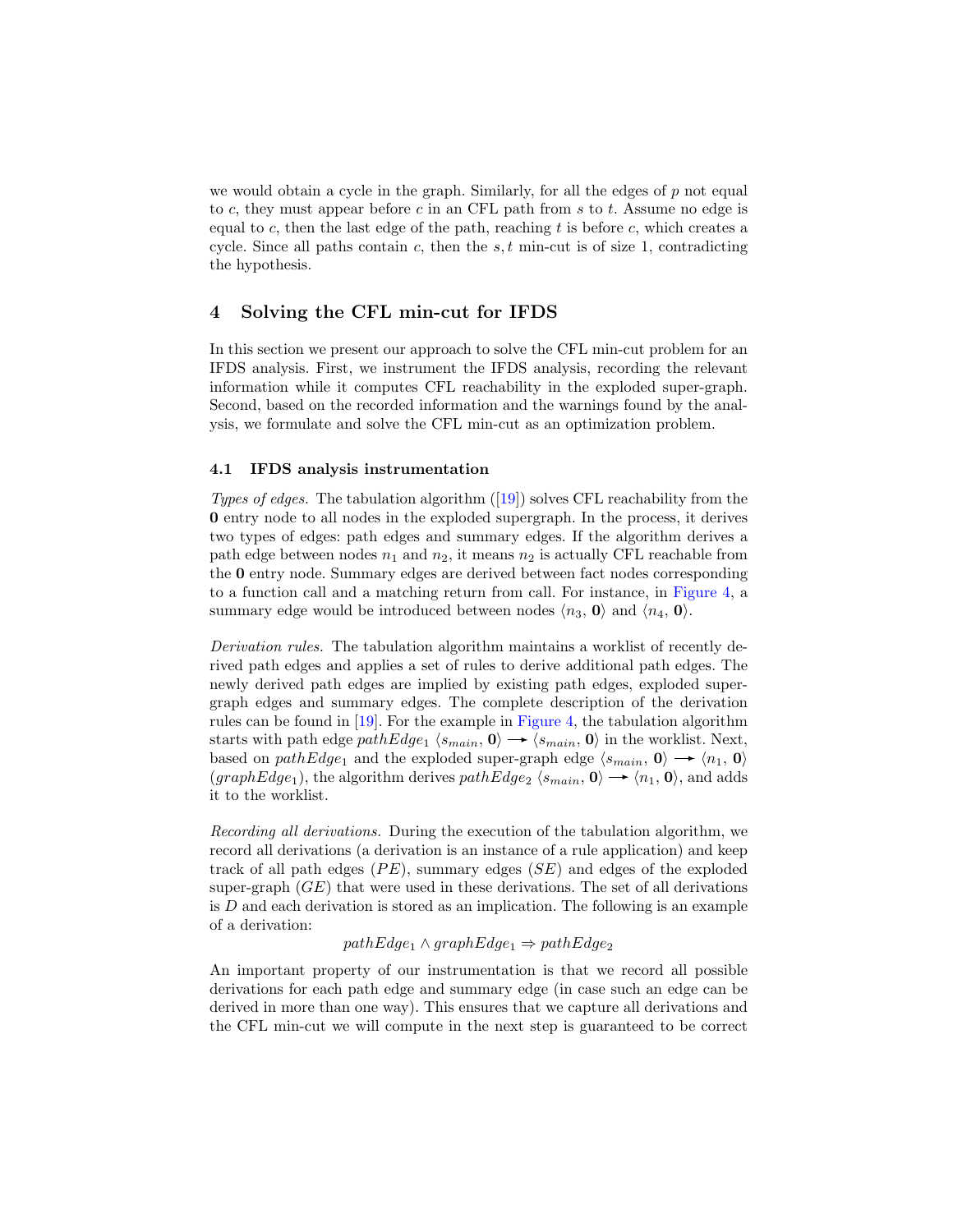(covers all CFL paths). Let  $W \subseteq PE$  be the set of path edges (warnings always correspond to path edges) which corresponds to warnings of the analysis. Given the  $PE, SE, GE, D$  and W sets, we proceed to find the CFL min-cut.

#### <span id="page-13-0"></span>4.2 Optimization Objective

Let  $Edges = PE \cup SE \cup GE$  and let  $\sigma$ :  $Edges \rightarrow \{true, false\}$  map an edge to true or false. For a given  $\sigma$ , let  $\mathbb{I}_{\sigma}: D \to \{true, false\}$  compute the boolean value of each derivation with respect to  $\sigma$ . That is, the truth value of a derivation (such as the one listed above) is computed by simply applying basic logical rules on the truth values of the edges as defined in  $\sigma$ . We define  $Q$  as:

$$
Q(D, W) = \{ \sigma \mid \forall d \in D : [d]_{\sigma} \land \forall w \in W : \neg \sigma(w) \}
$$

Here,  $Q(D, W)$  denotes the set of valuations that satisfy all derivations in D and for which all warning edges in  $W$  are mapped to *false*.

Let  $f_{\sigma}$ : Edges  $\rightarrow$  {0, 1} such that:

$$
\forall e \in Edges : (\sigma(e) \equiv f_{\sigma}(e) = 1) \land (\neg \sigma(e) \equiv f_{\sigma}(e) = 0)
$$

Using this auxiliary function we can now express the CFL min-cut problem as the following optimization objective:

$$
\underset{\sigma \in Q(D,W)}{\operatorname{argmax}} \sum_{p \in GE} f_{\sigma}(p)
$$

The solution of this problem will be a valuation in  $Q$  that maps the highest number of graph edges to *true*. The graph edges mapped to *false* are the edges of the CFL min-cut. Note that the optimization problem above can have several possible solutions. We describe next a possible criteria to select a solution.

Minimize abstract distance. Given a program P and an IFDS analysis, we consider an abstract program as the exploded super-graph  $esq_P$  corresponding to P. Let  $nr(esg)$  be the number of nodes of the exploded super-graph esg that are CFL reachable from the 0 entry node. We define the distance between two exploded supergraphs as:  $d(es_{1}, es_{2}) = |nr(es_{1}) - nr(es_{2})|$ . Given  $esg_P$ , one intuitive criteria is to select a CFL min-cut  $C$  such that the distance  $d(esgp, esgp \setminus C)$  is minimal, where  $esgp \setminus C$  is the same as esg<sub>P</sub> except we remove the edges in C. As discussed in [Section 2.3,](#page-4-1) this criteria leads to a CFL min-cut where we try to preserve as many CFL-reachable nodes in the exploded super-graph as possible. For example, in [Figure 4,](#page-5-0) the abstract distance between the exploded supergraph before and after removing the cut (blue edge) is 8 (there are 8 nodes, shown in blue, that become CFL unreachable). This criterion can be seen as a proxy for reducing the number of changes to the program (as more changes would likely lead to more changes in the computed abstract facts). We now extend our optimization problem with this criterion.

The goal is to select the valuation  $\sigma$  such that it corresponds to a CFL mincut and it has a maximal number of path edges mapped to true. As mentioned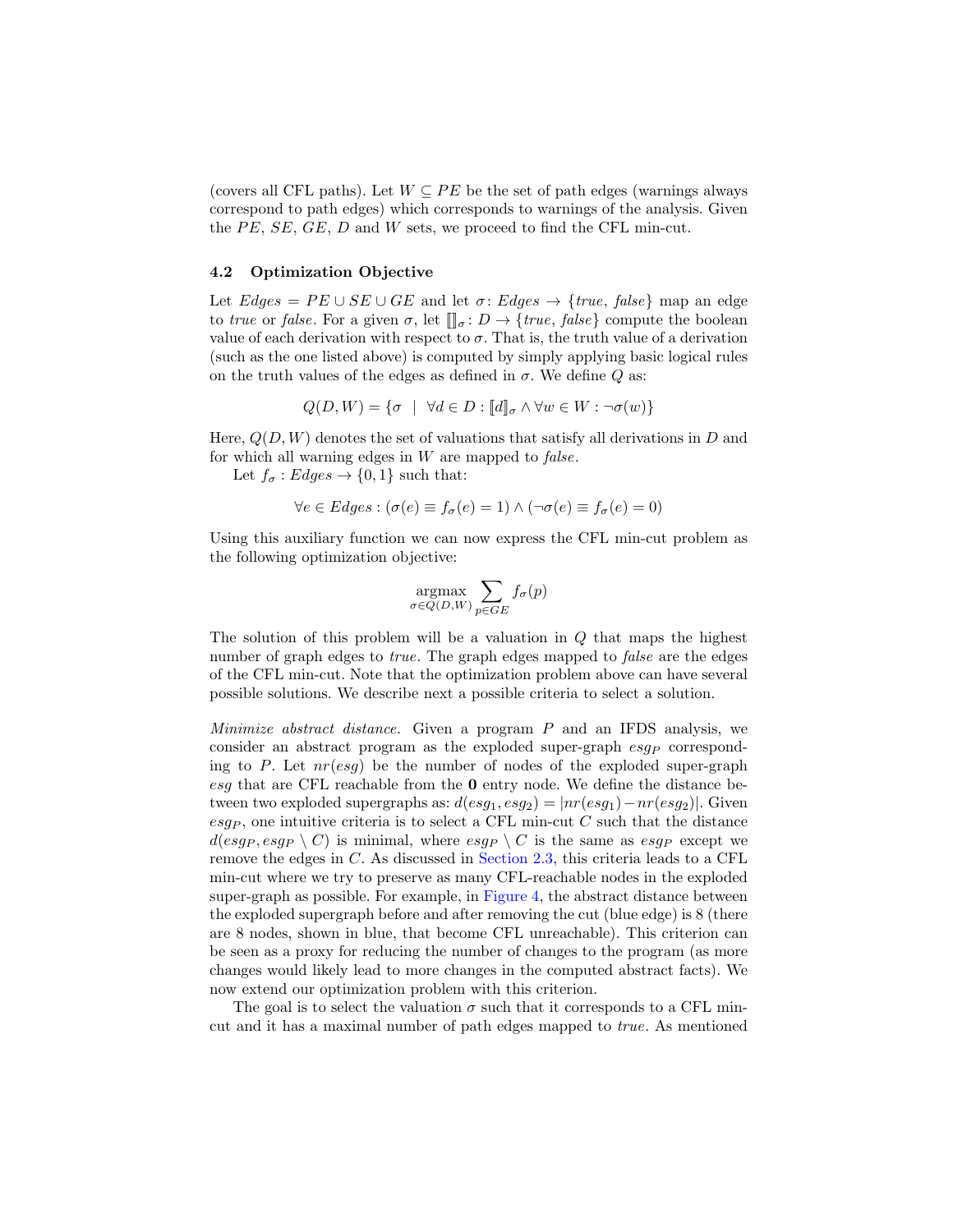before, each path edge corresponds to an abstract fact that holds at a certain program point. The challenge is that, if we simply add the sum of  $f_{\sigma}(p)$  for all  $p \in PE$  to the formula above, it will not be sound. The problem is that the result may have path edges mapped to *true* even if the left hand sides of all their corresponding derivations are false. This would lead to incorrect results.

To address this challenge, we create a new set of derivations,  $D$ , that contains all derivations in D as well as new derivations, described next. Given a path or a summary edge  $p \in PE \cup SE$ , let  $D_p \subseteq D$  be the derivations in D that have the right hand side of the implication equal to p:  $D_p = \{d \in D \mid rhs(d) = p\}$ . All derivations  $d \in D_p$  are of the form  $\text{ln}(d) \Rightarrow p$ , where  $\text{ln}s$  represents the left hand side of the implication. For all  $p \in PE \cup SE$ , we add to the set  $\hat{D}$  the derivation:  $p \Rightarrow \bigvee_{d \in D_p} lhs(d)$ . This avoids valuations that map a path or a summary edge to true even if all left hand sides of their corresponding derivations are false.

We define  $w: GE \cup PE \rightarrow \mathbb{R}$  as a function assigning a value to a path or a graph edge. The new optimization objective is:

$$
\underset{\sigma \in Q(\hat{D}, W)}{\operatorname{argmax}} \sum_{p \in G \in UPE} w(p) \times f_{\sigma}(p)
$$

In particular, if  $\forall p \in GE : w(p) = |PE| + 1$  and  $\forall p \in PE : w(p) = 1$ , then the priority of the optimization problem is to find a CFL min-cut, and then select the cut that maximizes the number of path edges. Additionally, we can implement a trade-off between the size of the CFL cut and the number of path edges, if the sum of weights of  $PE$  edges is greater than the weight of at least one GE edge. Maximizing the number of path edges corresponds to minimizing the "may" facts from [Figure 1](#page-1-0) that are transformed to "must-not" facts.

#### 4.3 Solution via MaxSAT

We solve the above optimization problems via a translation to MaxSAT.

Variables. For each edge in Edges we introduce a boolean variable in the MaxSAT formula. Additionally, for each derivation in  $D$ , we introduce a new boolean variable. Let  $B$  be the set of all the boolean variables of the formula and let  $b_e$ : Edges  $\rightarrow$  B map edges to the correspondin boolean variables and  $b_d: D \to B$  map derivations to boolean variables.

*Clauses.* For each edge  $p \in GE \cup PE$ , we add to the boolean formula one unit clause -  $b_e(p)$ , of weight  $w(p)$ . For each derivation  $d \in D$ , we add two clauses: (i) a clause contains, for each edge p appearing in  $lhs(d)$ , the literal  $\neg b_e(p)$  and the literal  $b_d(d)$ , and (ii) a second clause that contains  $\neg b_d(d)$  and  $b_e(p)$ . The weight of these clauses is set to  $\infty$ . Further, for each edge  $p \in PE \cup SE$ , we add a clause containing the literal  $\neg b_e(p)$  and the literals  $b_d(d)$ , for all  $d \in D_p$ . This clause has the weight  $\infty$ . Finally, for each edge  $p \in W$ , we add the unit clause  $\neg b_e(p)$  with weight  $\infty$ .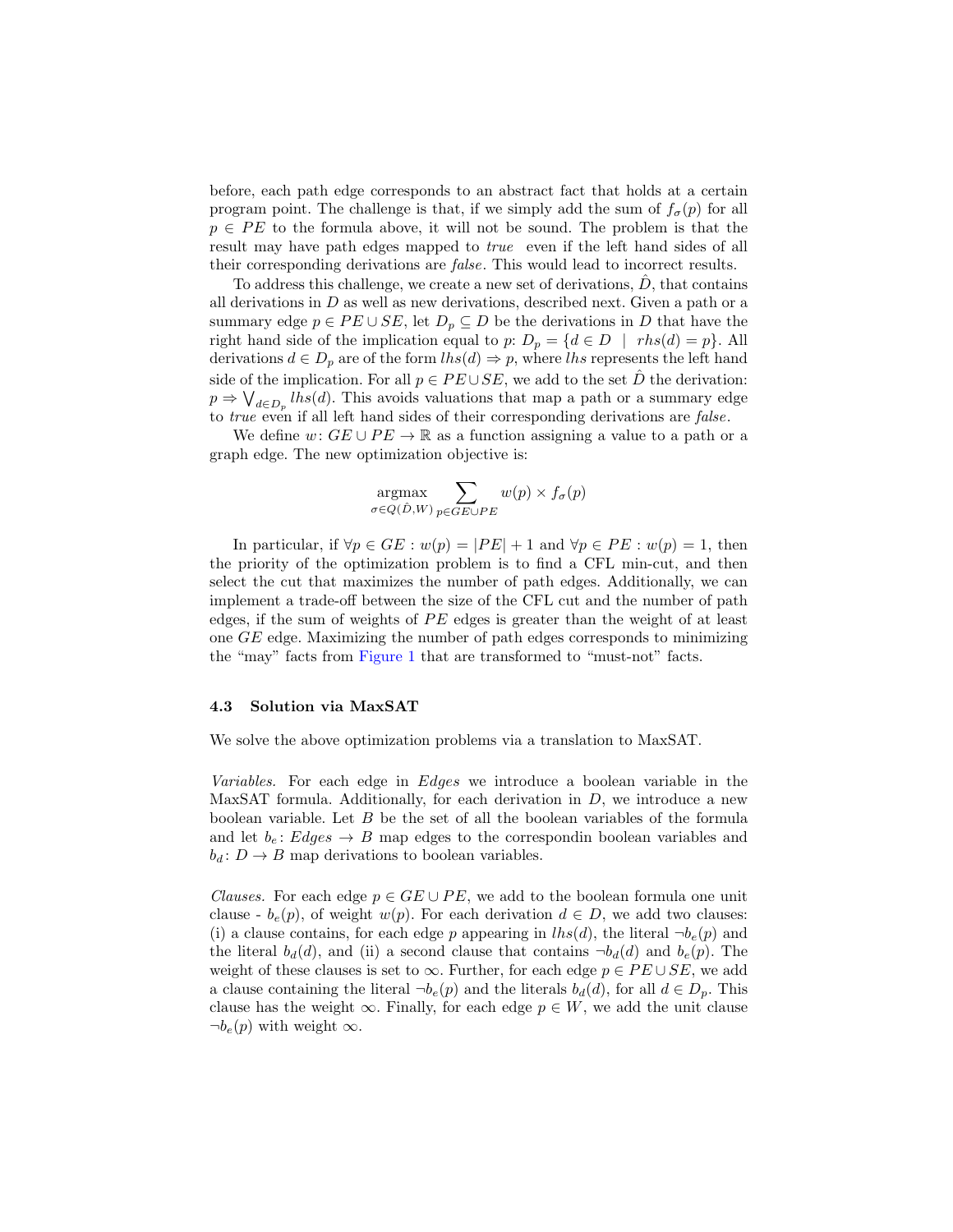|             | Benchmark Null Pointer Analysis |          | CFL Min-cut    |                |                         |     | Normal Min-cut |                         |  |
|-------------|---------------------------------|----------|----------------|----------------|-------------------------|-----|----------------|-------------------------|--|
|             | time(s)                         | warnings |                |                | $time(s)$ size distance |     |                | $time(s)$ size distance |  |
| Antlr       | 13                              | 114      | 32             | 19             | 401                     | 28  | 28             | 588                     |  |
| Eclipse     | 9                               | 41       | 13             | 12             | 260                     | 11  | 12             | 351                     |  |
| Hsqldb      |                                 | 22       | 1              | $\overline{2}$ | 120                     | 0.6 | $\overline{2}$ | 122                     |  |
| Luindex     | 11                              | 92       | 60             | 9              | 1519                    | 8   | 10             | 1636                    |  |
| Pmd         |                                 | 22       | $\overline{2}$ | $\overline{2}$ | 124                     | 0.3 | $\overline{2}$ | 126                     |  |
| Xalan       |                                 | 40       | 3              | 3              | 232                     | 0.4 | 3              | 234                     |  |
| Javasrc-p   | 12                              | 28       | 16             | 11             | 167                     | 10  | 14             | 309                     |  |
| Kawa-c      | 27                              | 14       | 34             | 9              | 226                     | 23  | 10             | 726                     |  |
| Rhino-a     | 64                              | 59       | 173            | 15             | 2154                    | 87  | 18             | 3282                    |  |
| Schroeder-m | $\overline{2}$                  | 40       | 3              | 5              | 382                     | 0.8 | 5              | 420                     |  |
| Toba-s      |                                 |          | 0.4            | 1              | $\overline{2}$          | 0.3 | 1              | 30                      |  |

<span id="page-15-1"></span>Table 2. Benchmarks showing the differences between the number of warnings, CFL and normal min-cut sizes for the null pointer analysis.

### <span id="page-15-0"></span>5 Evaluation

In this section, we present an evaluation of the CFL min-cut approach described in [Section 4,](#page-12-0) leveraging a null-deference analysis similar to the one in [Section 2.](#page-3-0)

Null dereference analysis. We first implemented an IFDS-based analysis for detecting null-pointer dereferences (as described in [Section 2\)](#page-3-0), leveraging the WALA analysis framework [\[1\]](#page-19-3). The analysis runs in the forward direction, tracking access paths that either may be null (if some statement may have written null to the location) or may-not be null (some statement wrote a non-null value into the location; if the may-not be null fact is unreachable, then the variable must be null). A null-pointer error is reported when a variable that may (or must) be null is de-referenced. The analysis includes basic interpretation of branch conditions comparing variables to null. The analysis does not track all aliasing exactly, and hence is unsound—soundness is not required to evaluate our current techniques. In our evaluation, we used the WPM-3-2015.co MaxSAT solver ([\[2\]](#page-19-4)).

Benchmarks. We ran the analysis on a suite of 11 open-source Java benchmarks. The set of benchmarks includes programs from the DaCapo suite [\[3\]](#page-19-5), and also programs used in other recent work on static analysis [\[7,](#page-19-0) [23\]](#page-21-2).

Results. [Table 2](#page-15-1) summarizes the results from our experiments. The first column indicates the name of the benchmark program. The next two columns show the running time in seconds of the null dereference analysis and the number of warnings it generates for each program. As described in [Section 4,](#page-12-0) the analysis is instrumented and all possible derivations are recorded during its execution. The next three columns present information about the CFL min-cut computation: the running time in seconds, the size of the cut, and the abstract distance between the exploded supergraphs before and after the cut (defined in [Section 4.2\)](#page-13-0). The final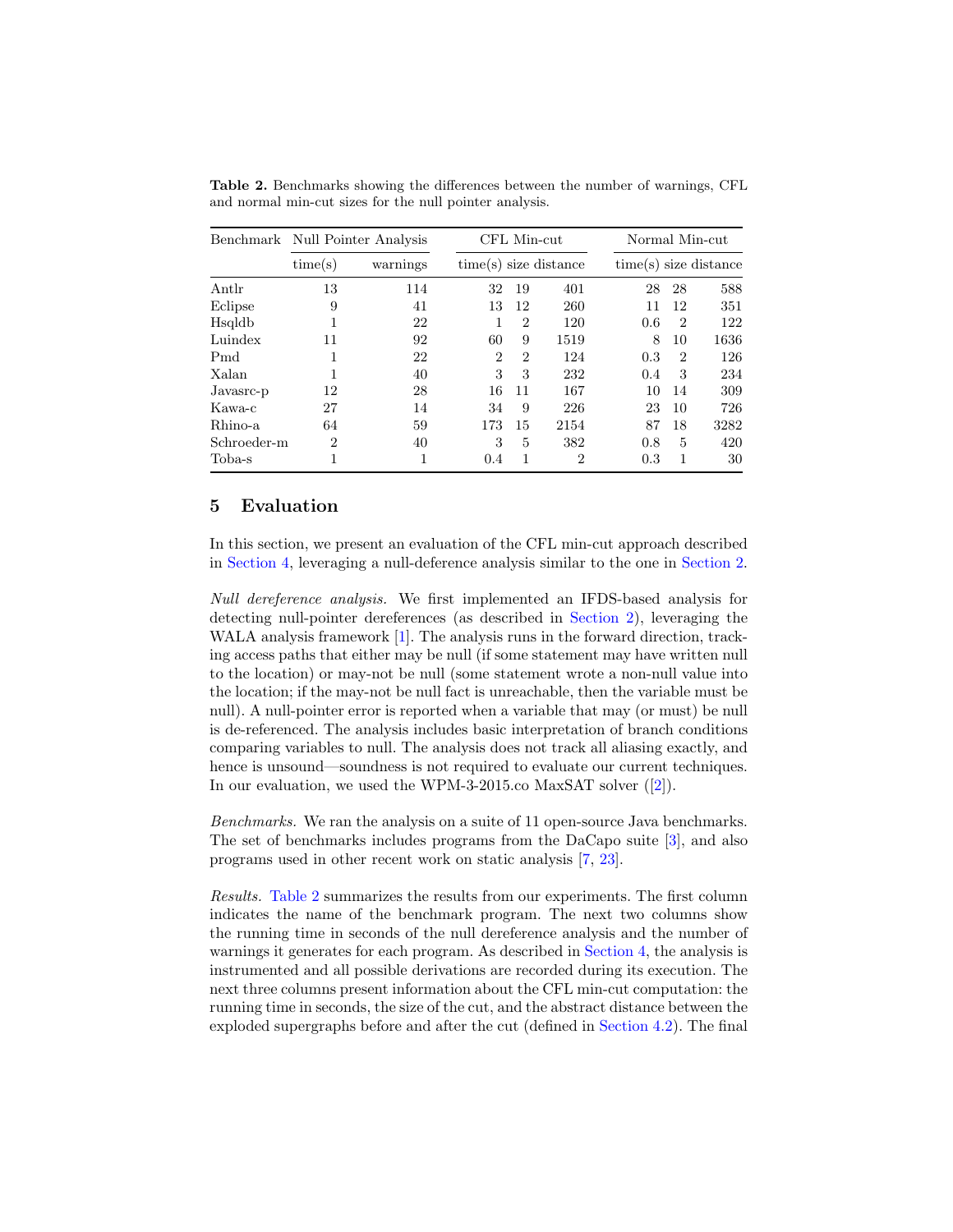

<span id="page-16-0"></span>Table 3. Abstract distance vs. CFL cut size trade-off, for Antlr and Rhino-a.

three columns present the same information as before, this time for computing a normal min-cut, instead of a CFL min-cut.

Number of warnings vs. number of fix locations. For several benchmarks (Hsqldb, Luindex, Pmd, Xalan, Schroeder-m), the size of the min-cut is approximately 10 times smaller than the number of warnings of the analysis. This confirms our hypothesis that a small number of fix locations has the potential to address all warnings—computing a min-cut is beneficial in such cases.

CFL min-cut size. Computing a CFL min-cut can often reduce the size of the cut over a normal min-cut. For benchmarks such as Antlr, Luindex, Javasrc-p, Kawa-c, Rhino-a, the normal min-cut is between 10%−50% larger than the CFL min-cut. This is a non-trivial difference, as each report requires manual effort from the end user.

Program fixes. We inspected manually the fix locations proposed by our system for several benchmarks and discovered that identifying the concrete fix was straightforward. Adding these fixes removed all the initial warnings. Constructing the fixes can become more complex in the case of other IFDS analyses. We consider that to be an interesting future work item.

Implementation details. To simplify the boolean formulas that are generated, we exclude identity edges (propagating the same fact) from the possible cuts. This reduces greatly the burden of the MaxSAT solver, enabling a more scalable implementation. Intuitively this The MaxSAT solver can take advantage of the stratification optimization [\[2\]](#page-19-4) to compute faster the min-cuts with maximized path edges.

Case study: cut size - abstract distance tradeoffs. We investigated the tradeoff between the CFL cut size and the abstract distance. We kept the weight for all edges  $p \in PE$  as  $w(p) = 1$  and we set the weight of  $p \in GE : w(p) = k$ , where k is a constant between 1 and  $|PE| + 1$ . We illustrate our results on two of the benchmarks, Antlr and Rhino-a. For each benchmark, we show in [Table 3](#page-16-0) the CFL cut size (on the X axis) and the abstract distance (on the Y axis) for several values of k. (Note that the CFL cuts for different values of k are not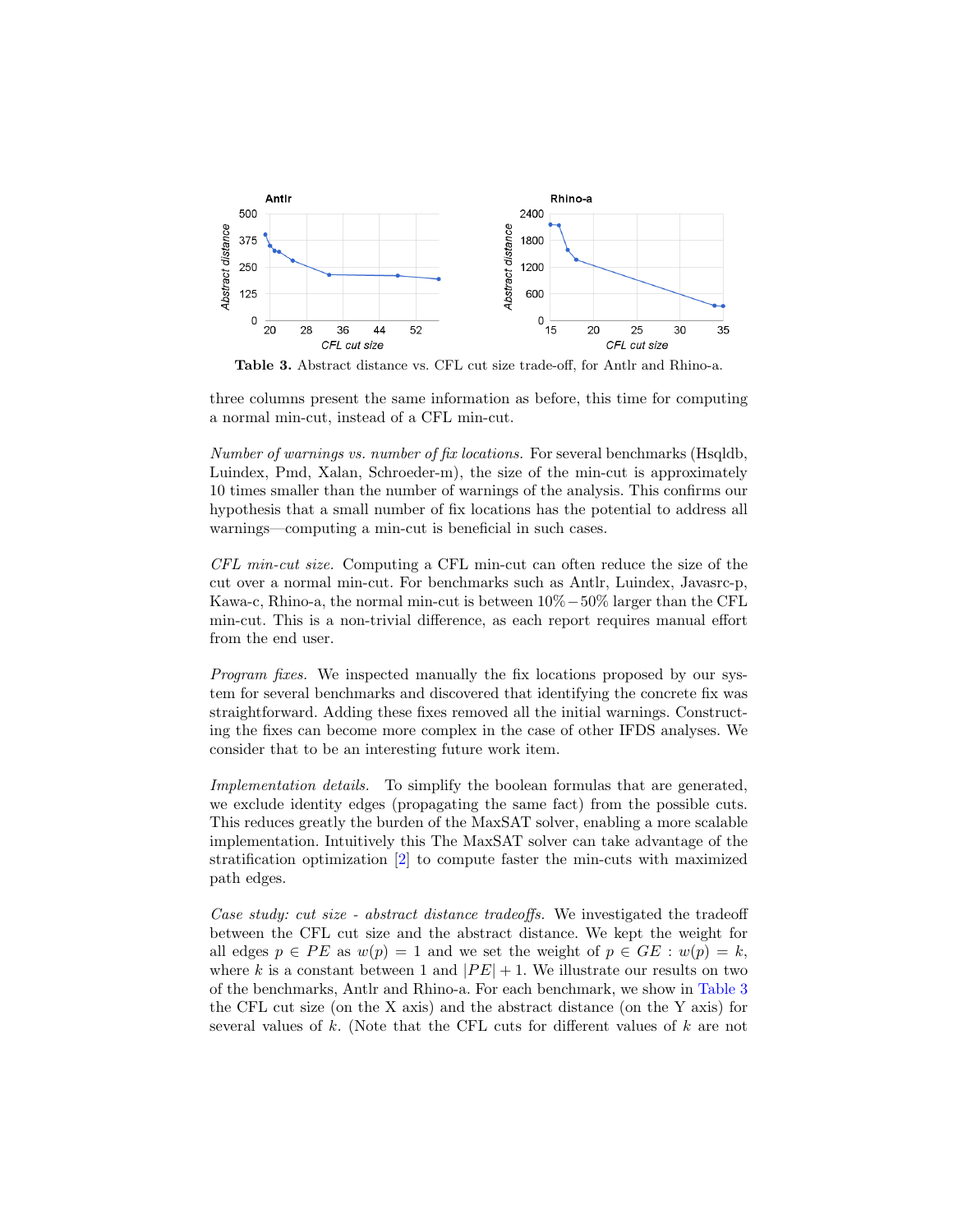subsets of each other.) For both benchmarks we observe that allowing a larger cut size leads to a smaller abstract distance. This makes intuitive sense: as cuts are allowed to grow larger, fix locations can be more "specialized" to warnings, reducing effects on other may facts. In the limit, a cut could include a fix location specific to each warning, minimizing abstract distance.

### 6 Related Work

Our work bears some similarity to recent work on finding minimal explanations for type inference errors. Pavlinovic et al. leverage MaxSMT for computing small explanations [\[17\]](#page-20-1), while Loncaric et al. leverage MaxSAT [\[14\]](#page-20-0). Zhang and Myers [\[22\]](#page-21-0) takes a probabilistic approach based on constraint graphs from type inference. These techniques may also benefit from factoring in a notion of abstract distance, rather than purely minimizing the number of fix locations.

Given an error trace that violates an assertion, Jose and Majumdar [\[9\]](#page-19-6) use MaxSAT to localize the error causes. Their work identifies potential error causes of the concrete test execution that violates an assertion, whereas our approach focuses on warnings of static analyses.

Merlin [\[12\]](#page-20-6) automatically classifies methods into sources, sinks and sanitizers, for taint analysis. Their sanitizer inference could be viewed as finding ways to "cut" flows from sources to sinks, but our problem differs in that we allow many more graph edges to be cut. Livshits and Chong [\[11\]](#page-20-7) aim to find a valid sanitization of a given data-flow graph. Their approach leverages static and dynamic analysis, whereas our work is purely static.

The complexity class for the view update problem is studied in Buneman et al. [\[4\]](#page-19-7). The paper investigates the complexity of identifying a minimal set tuples in the database whose deletion will eliminate a given tuple from a query view; this problem bears some similarity to the CFL min-cut problem as applied to chain Datalog programs (see [Section 1\)](#page-0-0). The paper proves the problem is NP-hard for several types of queries.

D'Antoni et al. [\[6\]](#page-19-1) aim to find repairs of small programs such that both the syntactic and the semantic difference between the original and the fixed programs is minimal, leveraging the Sketch synthesis tool [\[20\]](#page-20-8). The semantic difference is the distance between concrete traces of the programs. In contrast, our work focuses on minimizing abstract distances. Moreover, our system suggests fix locations (corresponding to abstract transitions) and runs on large benchmarks, as opposed to computing concrete program fixes for small input programs.

The system in Mangal et al. [\[15\]](#page-20-9) infers weights for rules of a static analysis in order to classify the warnings of the analysis, based on feedback collected from users on previous analysis runs. It is interesting to apply similar techniques to automatically infer weights for edges in the cut so to explore further the mincut vs. abstract distance tradeoff. In our work, we directly determine possible fix locations that will address all the warnings. Our experiments show that the number of fix locations can be several times smaller than the number of warnings.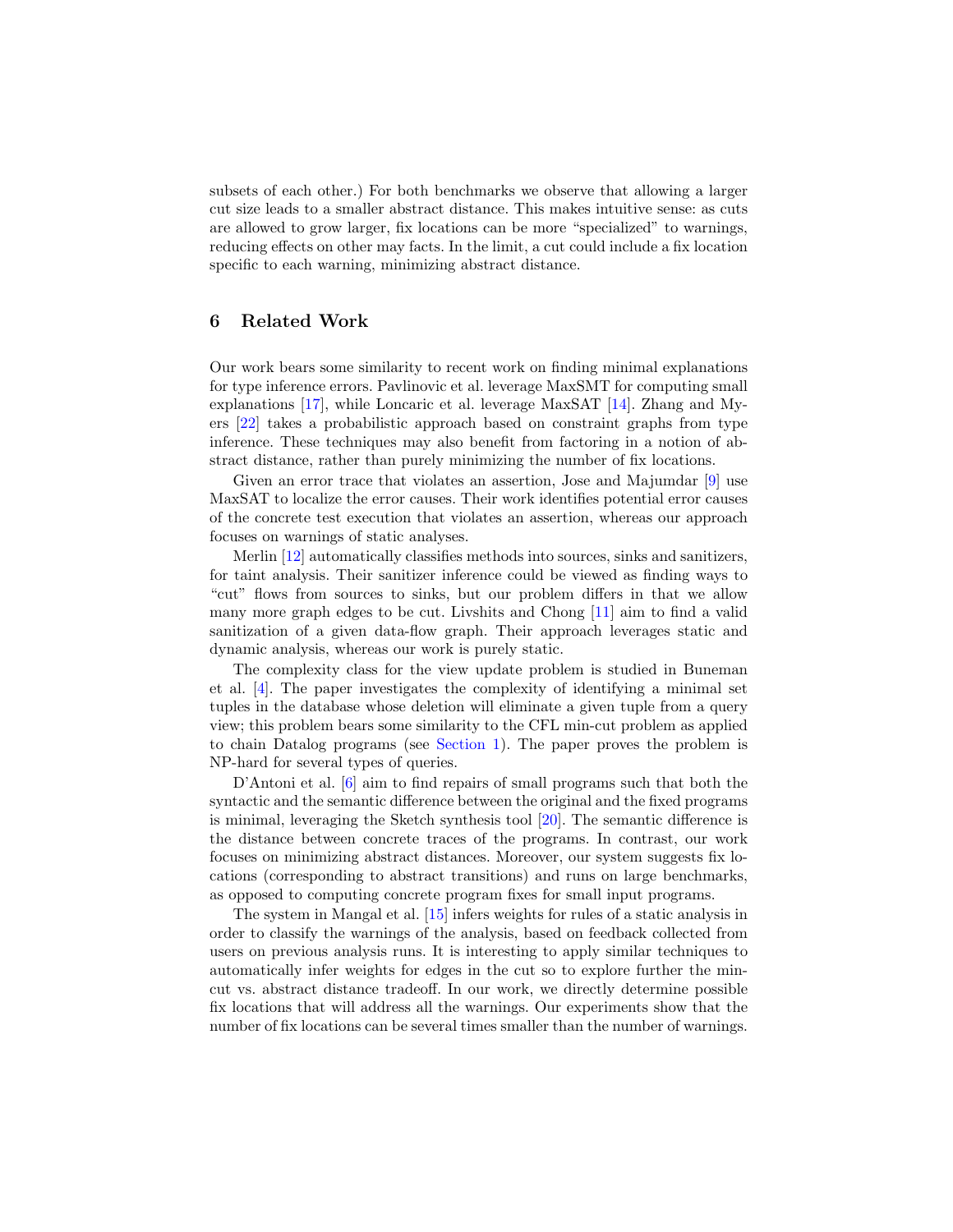Recent work  $[5, 13]$  $[5, 13]$  $[5, 13]$  presents a system that infers necessary preconditions (when such a precondition does not hold, the program is guaranteed to be wrong) on large-scale programs. Their work considers non-null, array out of bounds and contracts analyses. Our system can be viewed as inferring a minimal number of sufficient preconditions for IFDS analyses.

### 7 Conclusion

The CFL min-cut is a fundamental building block for suggesting fix locations for both false positive warnings caused by over-approximations of the analysis and true bugs of the program. In this work, we first proved that computing CFL mincuts is NP-hard. Next, we phrased the CFL min-cut as an optimization problem and solved it via MaxSAT. Using a null dereference analysis, we experimentally showed that in practice the CFL min-cut frequently yields fewer fix locations and smaller abstract program distances than a normal min-cut. In future work, we plan to apply CFL min-cuts to more program analysis problems and investigate faster CFL min-cut algorithms for common graph structures.

Acknowledgements. We thank Dimitar Dimitrov from ETH Zurich for comments on earlier proofs of the theorems in this paper.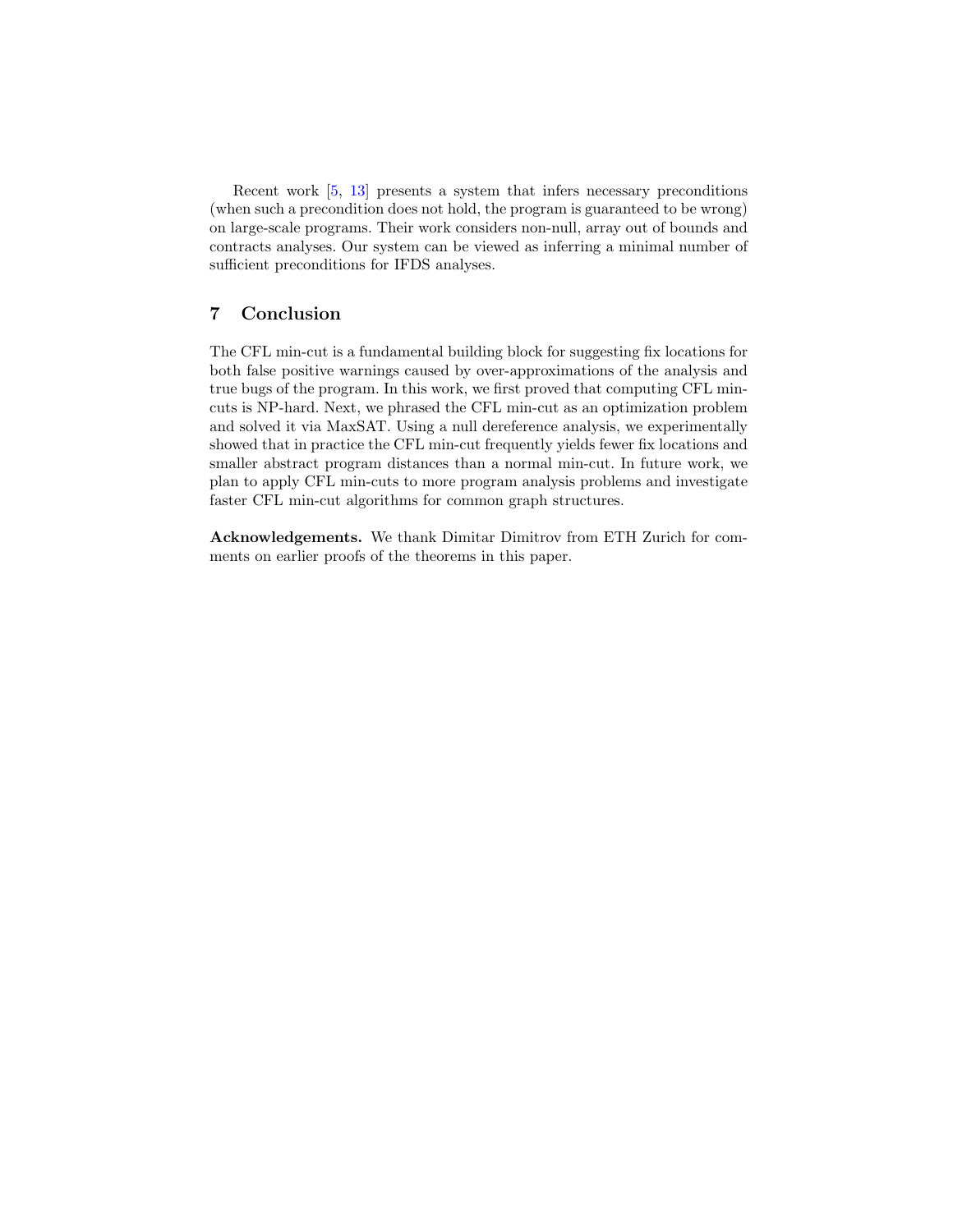## Bibliography

- <span id="page-19-3"></span>[1] T.J. Watson Libraries for Analysis (WALA). <http://wala.sf.net>. Accessed: 2017-01-22.
- <span id="page-19-4"></span>[2] C. Ansótegui, M. L. Bonet, J. Gabàs, and J. Levy. Improving sat-based weighted maxsat solvers. In *Proceedings of the 18th International Confer*ence on Principles and Practice of Constraint Programming, CP'12, pages 86–101, Berlin, Heidelberg, 2012. Springer-Verlag.
- <span id="page-19-5"></span>[3] S. M. Blackburn, R. Garner, C. Hoffmann, A. M. Khang, K. S. McKinley, R. Bentzur, A. Diwan, D. Feinberg, D. Frampton, S. Z. Guyer, M. Hirzel, A. Hosking, M. Jump, H. Lee, J. E. B. Moss, A. Phansalkar, D. Stefanović, T. VanDrunen, D. von Dincklage, and B. Wiedermann. The dacapo benchmarks: Java benchmarking development and analysis. In Proceedings of the 21st Annual ACM SIGPLAN Conference on Object-oriented Programming Systems, Languages, and Applications, OOPSLA '06, pages 169–190, New York, NY, USA, 2006. ACM.
- <span id="page-19-7"></span>[4] P. Buneman, S. Khanna, and W.-C. Tan. On propagation of deletions and annotations through views. In Proceedings of the Twenty-first ACM SIGMOD-SIGACT-SIGART Symposium on Principles of Database Systems, PODS '02, pages 150–158, New York, NY, USA, 2002. ACM.
- <span id="page-19-8"></span>[5] P. Cousot, R. Cousot, M. Fähndrich, and F. Logozzo. Automatic inference of necessary preconditions. In Proceedings of the 14th International Conference on Verification, Model Checking, and Abstract Interpretation - Volume 7737, VMCAI 2013, pages 128–148, New York, NY, USA, 2013. Springer-Verlag New York, Inc.
- <span id="page-19-1"></span>[6] L. D'Antoni, R. Samanta, and R. Singh. Qlose: Program repair with quantitative objectives. In S. Chaudhuri and A. Farzan, editors, Computer Aided Verification - 28th International Conference, CAV 2016, Toronto, ON, Canada, July 17-23, 2016, Proceedings, Part II, volume 9780 of Lecture Notes in Computer Science, pages 383–401. Springer, 2016.
- <span id="page-19-0"></span>[7] S. J. Fink, E. Yahav, N. Dor, G. Ramalingam, and E. Geay. Effective typestate verification in the presence of aliasing. In L. L. Pollock and M. Pezzè, editors, Proceedings of the ACM/SIGSOFT International Symposium on Software Testing and Analysis, ISSTA 2006, Portland, Maine, USA, July 17-20, 2006, pages 133–144. ACM, 2006.
- <span id="page-19-2"></span>[8] J. Hao and J. B. Orlin. A faster algorithm for finding the minimum cut in a graph. In Proceedings of the Third Annual ACM-SIAM Symposium on Discrete Algorithms, SODA '92, pages 165–174, Philadelphia, PA, USA, 1992. Society for Industrial and Applied Mathematics.
- <span id="page-19-6"></span>[9] M. Jose and R. Majumdar. Cause clue clauses: Error localization using maximum satisfiability. In Proceedings of the 32Nd ACM SIGPLAN Conference on Programming Language Design and Implementation, PLDI '11, pages 437–446, New York, NY, USA, 2011. ACM.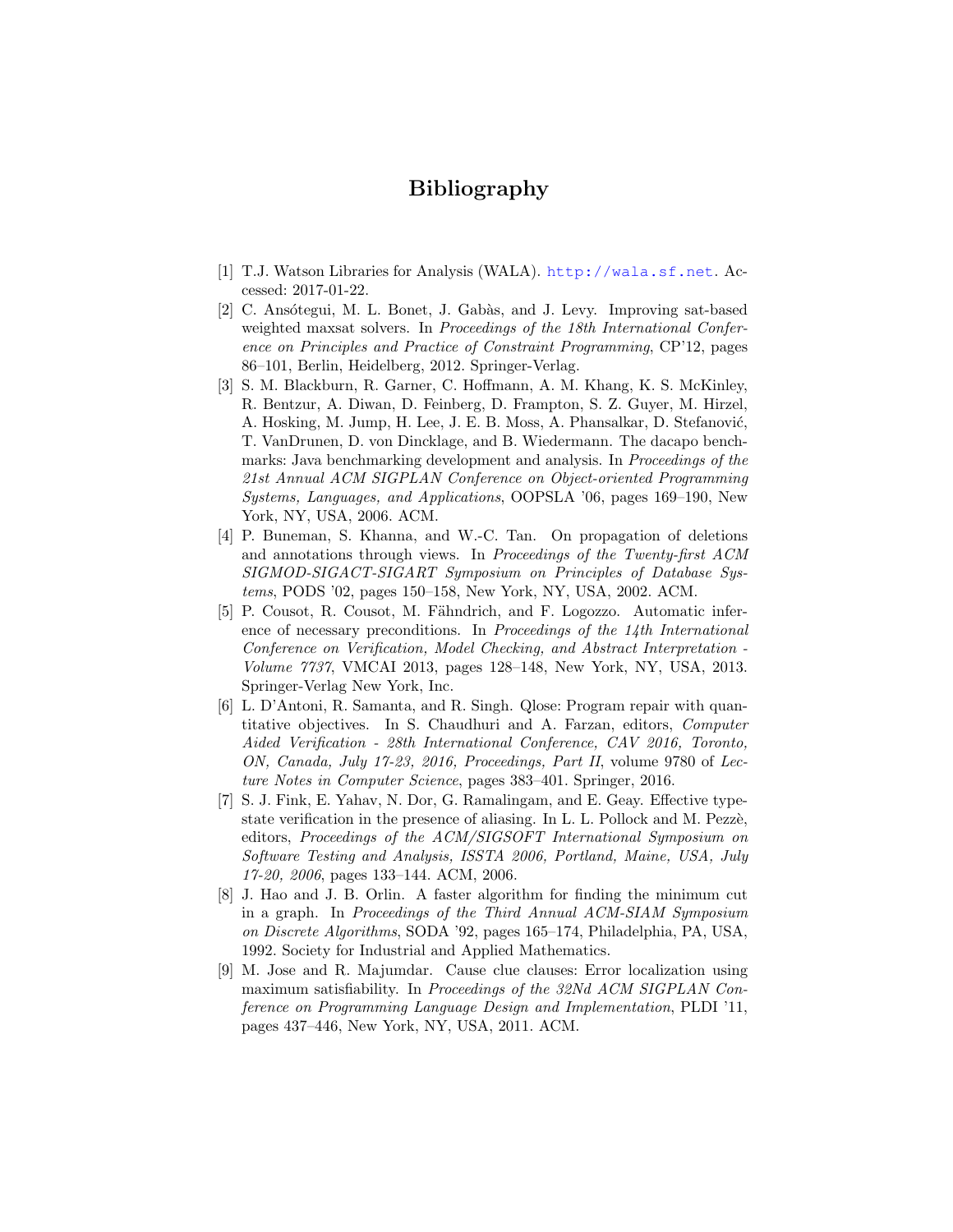- <span id="page-20-5"></span>[10] R. M. Karp. Reducibility among combinatorial problems. In R. E. Miller and J. W. Thatcher, editors, *Proceedings of a symposium on the Complexity* of Computer Computations, held March 20-22, 1972, at the IBM Thomas J. Watson Research Center, Yorktown Heights, New York., The IBM Research Symposia Series, pages 85–103. Plenum Press, New York, 1972.
- <span id="page-20-7"></span>[11] B. Livshits and S. Chong. Towards fully automatic placement of security sanitizers and declassifiers. In Proceedings of the 40th Annual ACM SIGPLAN-SIGACT Symposium on Principles of Programming Languages, POPL '13, pages 385–398, New York, NY, USA, 2013. ACM.
- <span id="page-20-6"></span>[12] B. Livshits, A. V. Nori, S. K. Rajamani, and A. Banerjee. Merlin: Specification inference for explicit information flow problems. In Proceedings of the 30th ACM SIGPLAN Conference on Programming Language Design and Implementation, PLDI '09, pages 75–86, New York, NY, USA, 2009. ACM.
- <span id="page-20-10"></span>[13] F. Logozzo and T. Ball. Modular and verified automatic program repair. In G. T. Leavens and M. B. Dwyer, editors, *Proceedings of the 27th An*nual ACM SIGPLAN Conference on Object-Oriented Programming, Systems, Languages, and Applications, OOPSLA 2012, part of SPLASH 2012, Tucson, AZ, USA, October 21-25, 2012, pages 133–146. ACM, 2012.
- <span id="page-20-0"></span>[14] C. Loncaric, S. Chandra, C. Schlesinger, and M. Sridharan. A practical framework for type inference error explanation. In Proceedings of the 2016 ACM SIGPLAN International Conference on Object-Oriented Programming, Systems, Languages, and Applications, OOPSLA 2016, pages 781–799, New York, NY, USA, 2016. ACM.
- <span id="page-20-9"></span>[15] R. Mangal, X. Zhang, A. V. Nori, and M. Naik. A user-guided approach to program analysis. In Proceedings of the 2015 10th Joint Meeting on Foundations of Software Engineering, ESEC/FSE 2015, pages 462–473, New York, NY, USA, 2015. ACM.
- <span id="page-20-4"></span>[16] D. Melski and T. W. Reps. Interconvertibility of a class of set constraints and context-free-language reachability. Theor. Comput. Sci., 248(1-2):29– 98, 2000.
- <span id="page-20-1"></span>[17] Z. Pavlinovic, T. King, and T. Wies. Practical smt-based type error localization. In Proceedings of the 20th ACM SIGPLAN International Conference on Functional Programming, ICFP 2015, pages 412–423, New York, NY, USA, 2015. ACM.
- <span id="page-20-2"></span>[18] T. Reps. Program analysis via graph reachability. In Proceedings of the 1997 International Symposium on Logic Programming, ILPS '97, pages 5– 19, Cambridge, MA, USA, 1997. MIT Press.
- <span id="page-20-3"></span>[19] T. W. Reps, S. Horwitz, and S. Sagiv. Precise interprocedural dataflow analysis via graph reachability. In R. K. Cytron and P. Lee, editors, Conference Record of POPL'95: 22nd ACM SIGPLAN-SIGACT Symposium on Principles of Programming Languages, San Francisco, California, USA, January 23-25, 1995, pages 49–61. ACM Press, 1995.
- <span id="page-20-8"></span>[20] A. Solar-Lezama, L. Tancau, R. Bodik, S. Seshia, and V. Saraswat. Combinatorial sketching for finite programs. In Proceedings of the 12th International Conference on Architectural Support for Programming Languages